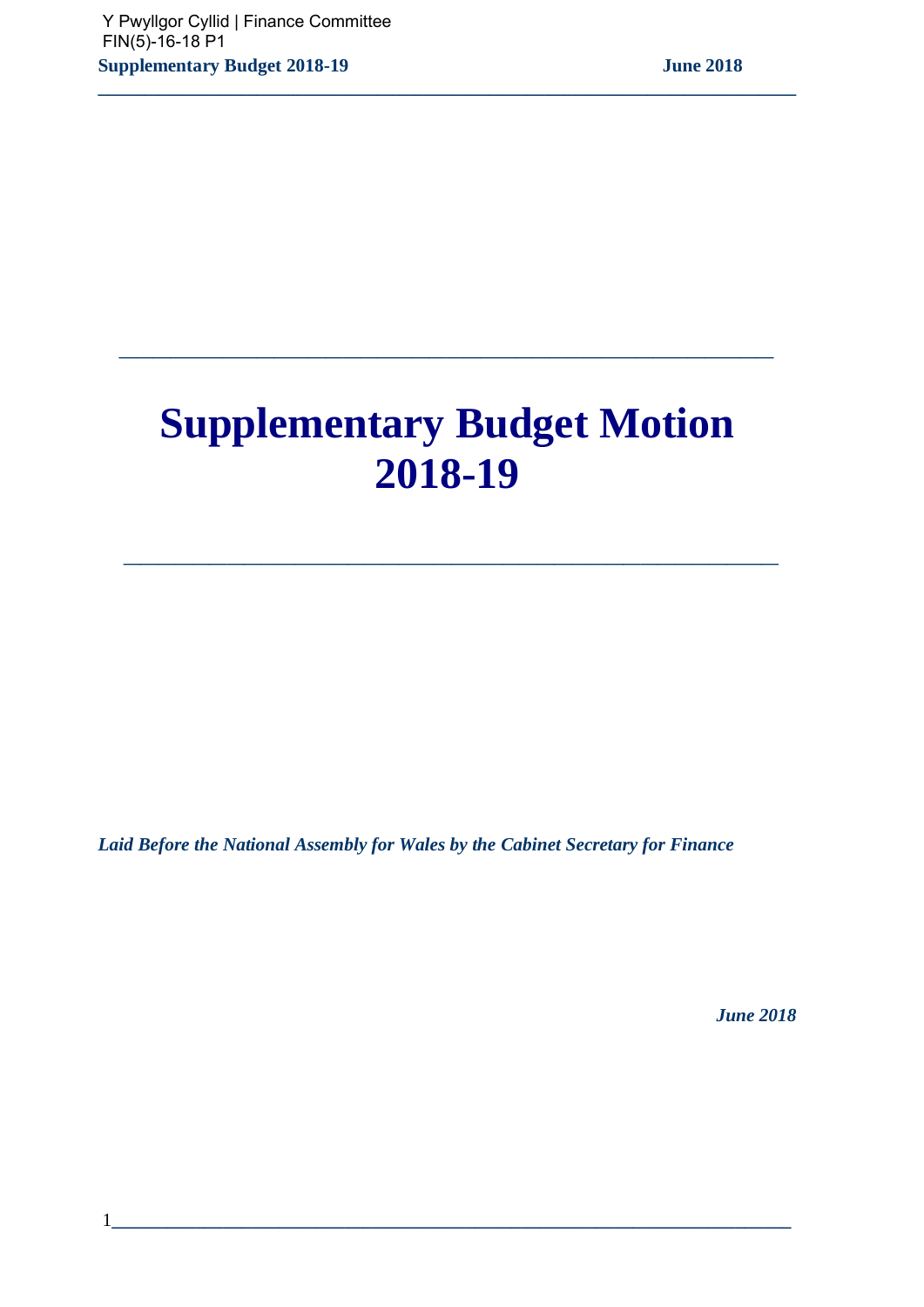#### **Supplementary Budget Motion**

#### **1. The Assembly is asked to agree the following:**

• This resolution for the year ending 31 March 2019 is made by the National Assembly for Wales ("the Assembly") pursuant to Section 126 of the Government of Wales Act 2006 ("the Act").

**\_\_\_\_\_\_\_\_\_\_\_\_\_\_\_\_\_\_\_\_\_\_\_\_\_\_\_\_\_\_\_\_\_\_\_\_\_\_\_\_\_\_\_\_\_\_\_\_\_\_\_\_\_\_\_\_\_\_\_\_\_\_\_\_\_\_\_\_\_\_\_\_\_\_\_**

2. This Supplementary Budget Motion should be read alongside supporting budget documentation published on 19 June 2018.

#### Welsh Government

3. The Welsh Government is authorised-

(a) to use resources (not including accruing resources) during the financial year ending 31 March 2019 for the services and purposes specified in Column 1 of Schedule 1, up to a maximum of the corresponding amounts specified in Column 2 of that Schedule;

(b) in addition, to retain income, within the categories of accruing resources specified in Column 1 of each Part of Schedule 2, during the financial year ending 31 March 2019, for use on the services and purposes specified in Column 2 of each Part of that Schedule, up to the limit specified for each Part of that Schedule; and

(c) to draw cash out of the Welsh Consolidated Fund for use on the services and purposes specified in Schedule 1, up to the net cash requirement limit specified in Schedule 5.

4. Despite paragraphs 2(a) and (b), the resources which may be used for the services and purposes specified in Column 1 of Schedule 1 (or, as the case may be, in Column 2 of each Part of Schedule 2), may exceed the amount specified in the corresponding entry in Column 2 of Schedule 1 (or, as the case may be, in each Part of Schedule 2) if-

> (a) in the case of resources other than accruing resources, the first condition is met, or

(b) in the case of accruing resources, the second condition is met.

5. The first condition is that the total resources (other than accruing resources) used during the financial year ending 31 March 2019 for all services and purposes specified in Column 1 of Schedule 1 does not exceed the total of the sum of the amounts specified in Column 2 of that Schedule.

6. The second condition is that the total accruing resources used during the financial year ending 31 March 2019 for all services and purposes specified in Column 2 of Schedule 2 does not exceed the total of the sum of the amounts specified for each part of that Schedule.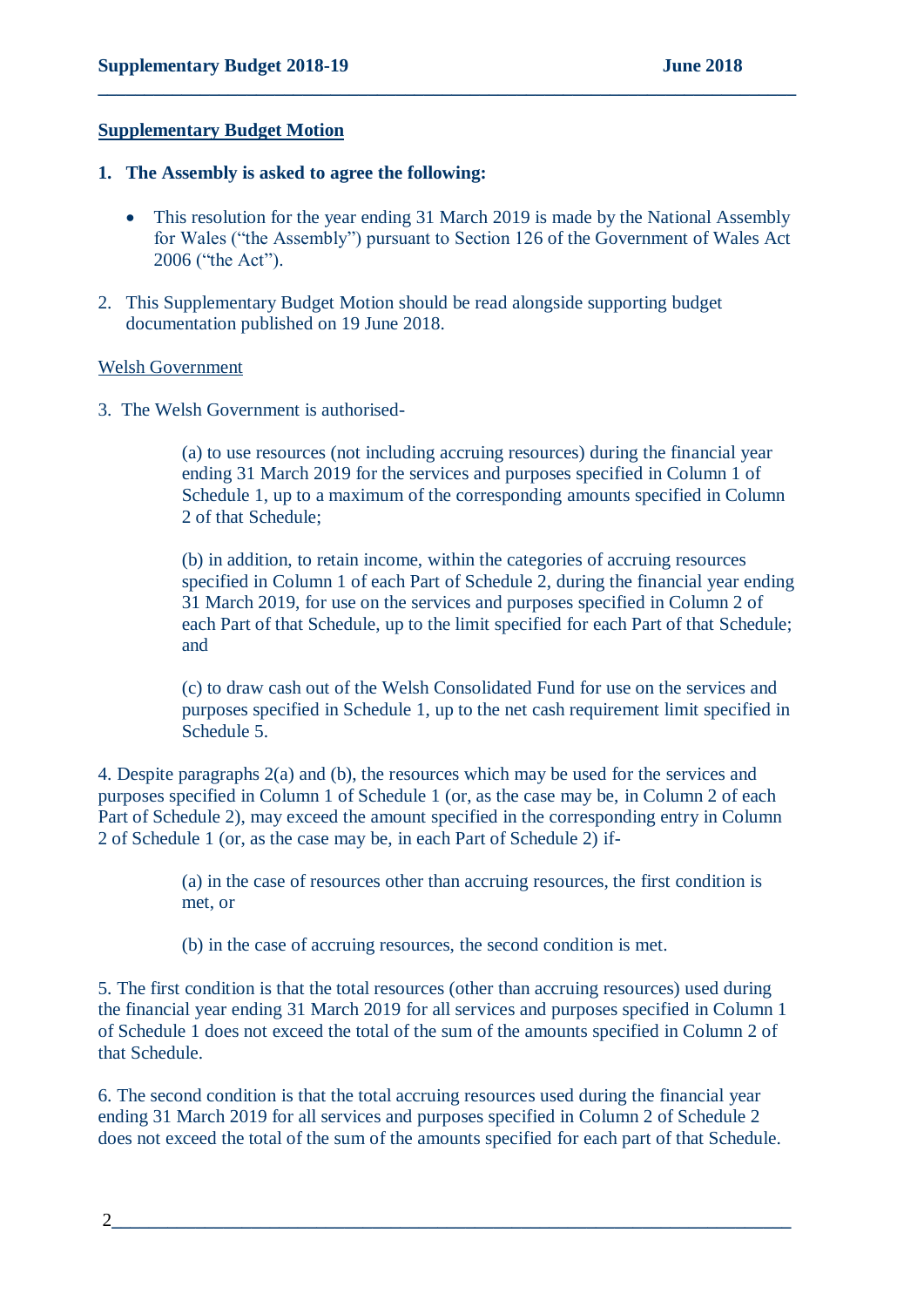#### Assembly Commission

7. The Assembly Commission is authorised-

(a) to use resources (not including accruing resources) during the financial year ending 31 March 2019 for the services and purposes specified in Column 1 of Part 1 of Schedule 3, up to a maximum of the corresponding amounts specified in Column 2 of Part 1 of Schedule 3;

**\_\_\_\_\_\_\_\_\_\_\_\_\_\_\_\_\_\_\_\_\_\_\_\_\_\_\_\_\_\_\_\_\_\_\_\_\_\_\_\_\_\_\_\_\_\_\_\_\_\_\_\_\_\_\_\_\_\_\_\_\_\_\_\_\_\_\_\_\_\_\_\_\_\_\_**

(b) in addition, to retain income, within the categories of accruing resources specified in Column 1 of Part 1 of Schedule 4, during the financial year ending 31 March 2019, for use on the services and purposes specified in the corresponding entries in Column 2 of Part 1 of that Schedule, up to the limit specified for Part 1 of that Schedule; and

(c) to draw cash out of the Welsh Consolidated Fund for use on the services and purposes specified in Column 1 of Part 1 of Schedule 3, up to the net cash requirement limit specified in Schedule 5.

#### Public Services Ombudsman for Wales

8. The Public Services Ombudsman for Wales is authorised –

(a) to use resources (not including accruing resources) during the financial year ending 31 March 2019 for the services and purposes specified in Column 1 of Part 2 of Schedule 3, up to a maximum of the corresponding amounts specified in Column 2 of Part 2 of Schedule 3;

(b) in addition, to retain income, within the categories of accruing resources specified in Column 1 of Part 2 of Schedule 4, during the financial year ending 31 March 2019, for use on the services and purposes specified in the corresponding entries in Column 2 of Part 2 of that Schedule, up to the limit specified for Part 2 of that Schedule; and

(c) to draw cash out of the Welsh Consolidated Fund for use on the services and purposes specified in Column 1 of Part 2 of Schedule 3, up to the net cash requirement limit specified in Schedule 5.

#### Wales Audit Office

9. The Wales Audit Office is authorised-

(a) to use resources (not including accruing resources) during the financial year ending 31 March 2019 for the services and purposes specified in Column 1 of Part 3 of Schedule 3, up to a maximum of the corresponding amounts specified in Column 2 of Part 3 of Schedule 3;

(b) in addition, to retain income, within the categories of accruing resources specified in Column 1 of Part 3 of Schedule 4, during the financial year ending 31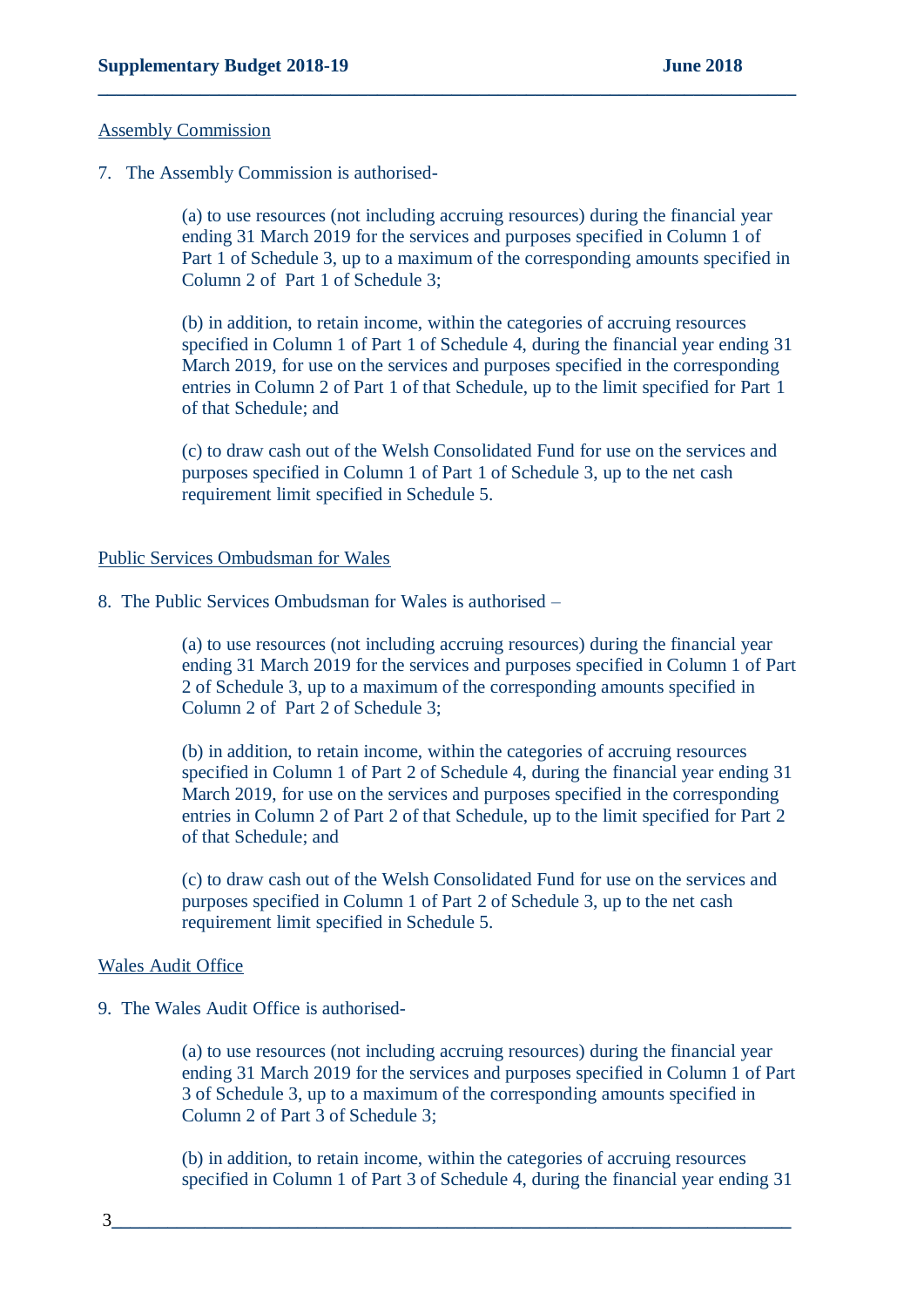March 2019, for use on the services and purposes specified in the corresponding entries in Column 2 of Part 3 of that Schedule, up to the limit specified for Part 3 of that Schedule; and

**\_\_\_\_\_\_\_\_\_\_\_\_\_\_\_\_\_\_\_\_\_\_\_\_\_\_\_\_\_\_\_\_\_\_\_\_\_\_\_\_\_\_\_\_\_\_\_\_\_\_\_\_\_\_\_\_\_\_\_\_\_\_\_\_\_\_\_\_\_\_\_\_\_\_\_**

(c) to draw cash out of the Welsh Consolidated Fund for use on the services and purposes specified in Column 1 of Part 3 of Schedule 3, up to the net cash requirement limit specified in Schedule 5.

#### Specification of Categories of Accruing Resources

10. The categories of accruing resources listed in Column 1 of each Part of Schedule 2, and in Column 1 of each part of Schedule 4, are specified categories for the purposes of section  $120(2)(a)$  of the Act."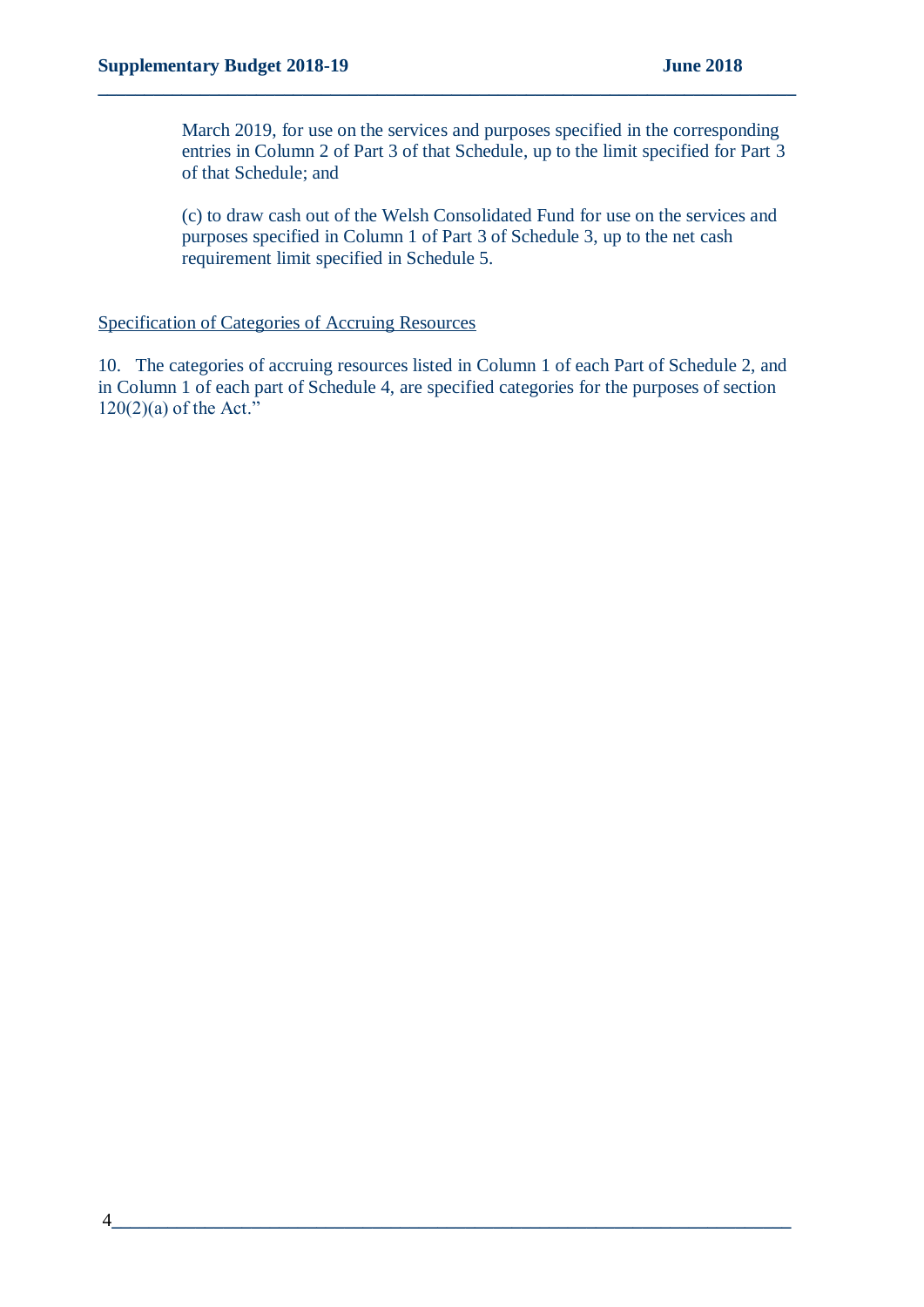# **Summary of Resource and Capital Requirements**

#### *Welsh Ministers*

| <b>Ambit</b>                                                                              | <b>Resources</b><br>(£000) | <b>Accruing</b><br><b>Resources</b><br>(6000) |
|-------------------------------------------------------------------------------------------|----------------------------|-----------------------------------------------|
| <b>Health and Social Services</b>                                                         | 7,794,716                  | 68,844                                        |
| <b>Local Government and Public Services</b>                                               | 4,260,745                  | 470                                           |
| <b>Economy and Transport</b>                                                              | 1,135,126                  | 79,835                                        |
| Education                                                                                 | 2,416,689                  | 244,126                                       |
| Energy, Planning and Rural Affairs                                                        | 341,454                    | 350,156                                       |
| <b>Central Services and Administration</b>                                                | 322,423                    | 412,719                                       |
| <b>Total Resources Requested and Accrued</b><br><b>Income relating to Welsh Ministers</b> | 16,271,153                 | 1,156,150                                     |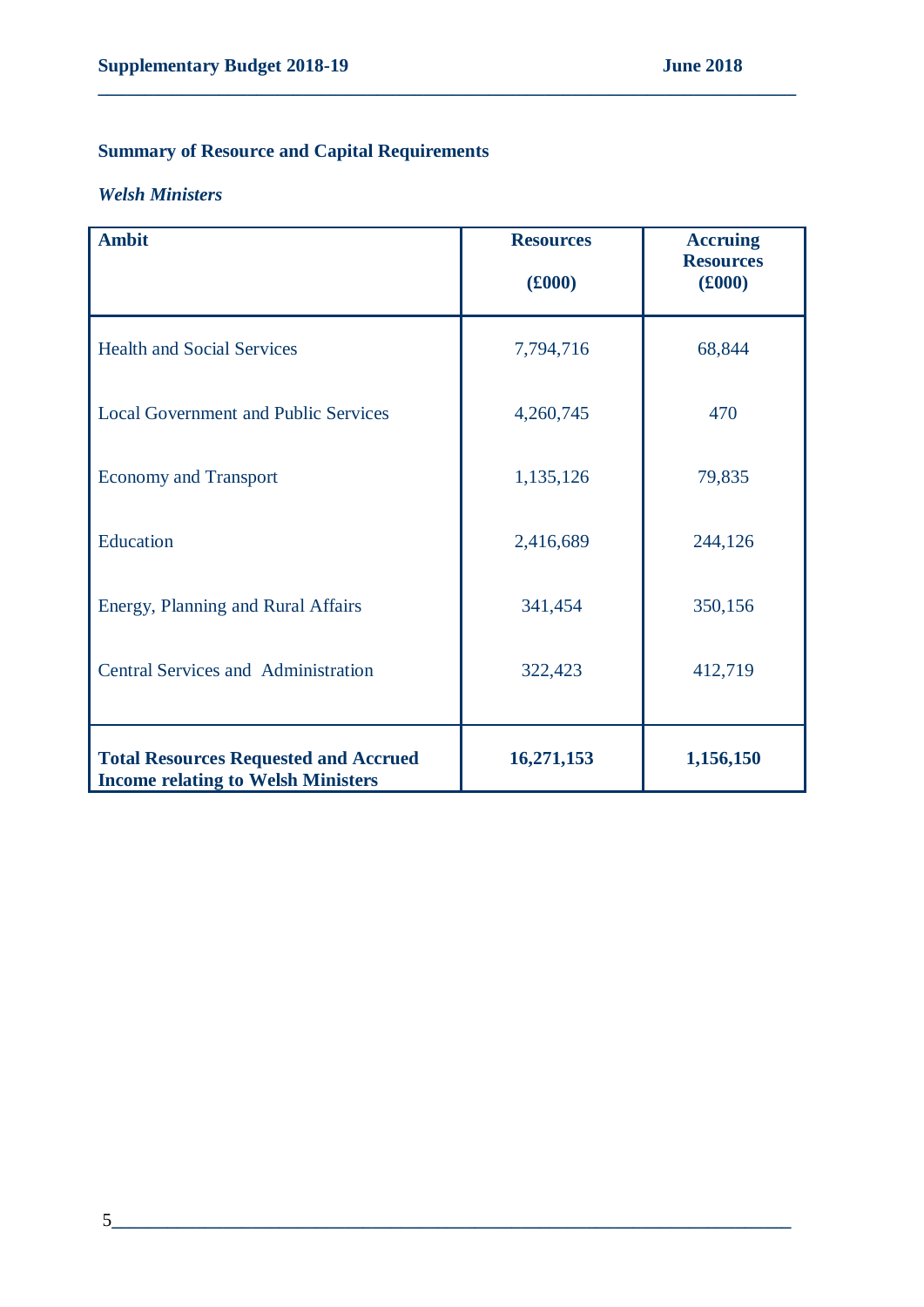# *Direct Funded Bodies*

| <b>Ambit</b>                                                                 | <b>Resources</b><br>$(£000)$ | <b>Accruing</b><br><b>Resources</b><br>(6000) |
|------------------------------------------------------------------------------|------------------------------|-----------------------------------------------|
| National Assembly for Wales Commission                                       | 56,088                       | 300                                           |
| <b>Public Services Ombudsman for Wales</b>                                   | 4,480                        | 62                                            |
| <b>Wales Audit Office</b>                                                    | 7,261                        | 14,644                                        |
| <b>Total Resources and Accrued Income for</b><br><b>Direct Funded Bodies</b> | 67,829                       | 15,006                                        |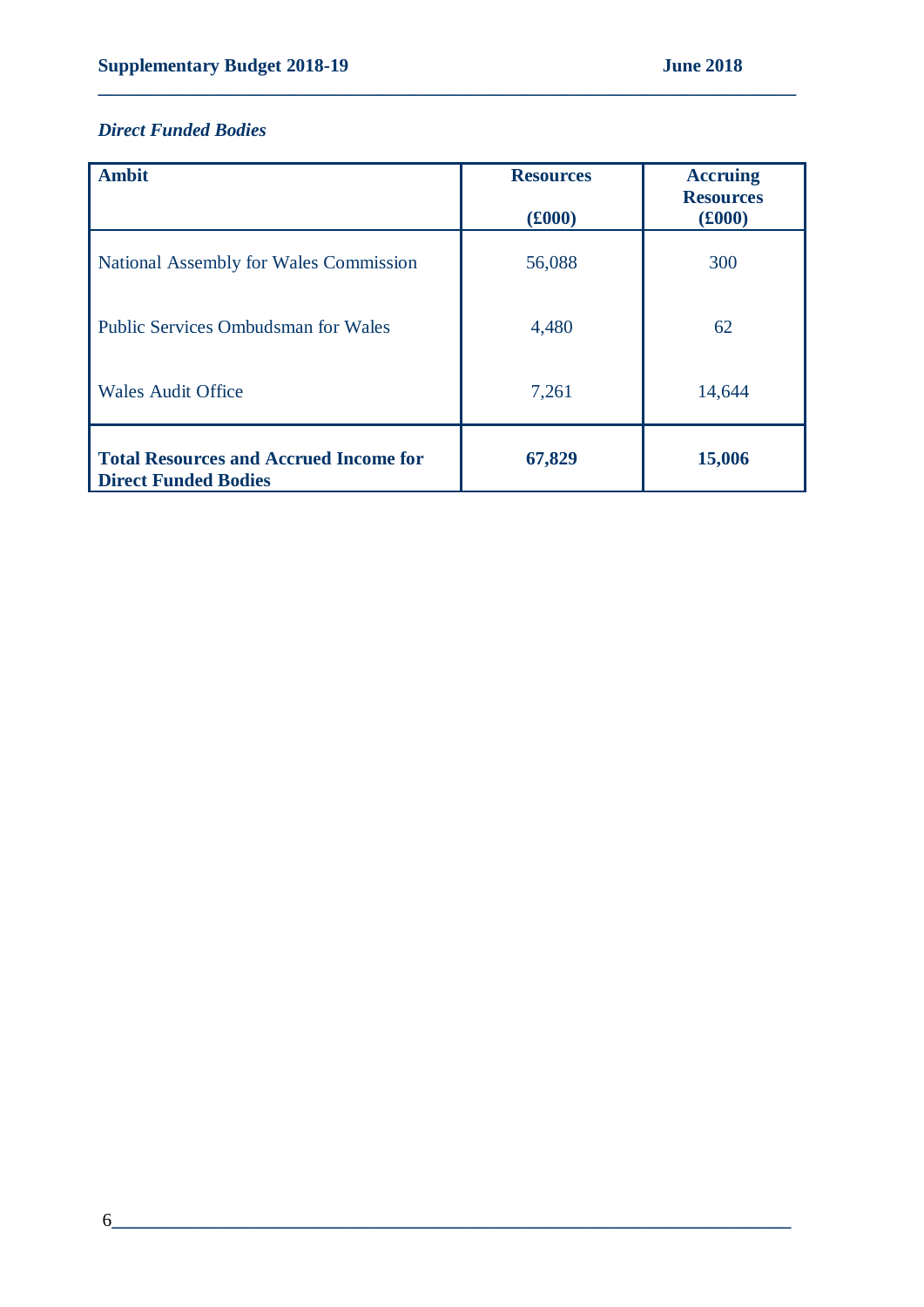# **Schedule 1 – Ambits for expenditure incurred by Welsh Ministers**

| Ambits for expenditure incurred by Welsh Ministers (excluding accruing resources)                                                                                                                                                                                                                                                                                                                                                                                                                                                                                                                                                                                                                                                                                                                                                  |                     |  |
|------------------------------------------------------------------------------------------------------------------------------------------------------------------------------------------------------------------------------------------------------------------------------------------------------------------------------------------------------------------------------------------------------------------------------------------------------------------------------------------------------------------------------------------------------------------------------------------------------------------------------------------------------------------------------------------------------------------------------------------------------------------------------------------------------------------------------------|---------------------|--|
| Column 1                                                                                                                                                                                                                                                                                                                                                                                                                                                                                                                                                                                                                                                                                                                                                                                                                           | Column <sub>2</sub> |  |
| Services and purposes                                                                                                                                                                                                                                                                                                                                                                                                                                                                                                                                                                                                                                                                                                                                                                                                              | Amount £000         |  |
| <b>Health and Social Services</b>                                                                                                                                                                                                                                                                                                                                                                                                                                                                                                                                                                                                                                                                                                                                                                                                  | 7,794,716           |  |
| For use by Welsh Ministers to spend on Health and Social Services<br>including promoting, improving or supporting economic, social or<br>environmental well-being.                                                                                                                                                                                                                                                                                                                                                                                                                                                                                                                                                                                                                                                                 |                     |  |
| Delivery of core and targeted NHS services including impairments $\&$<br>provisions; supporting education & training of the NHS workforce,<br>mental health policies & legislation, hospices and delivery of the<br>substance misuse strategy implementation plan; sponsorship of public<br>health bodies, the Food Standards Agency; public health programmes;<br>effective health emergency preparedness arrangements; developing $\&$<br>implementing research $\&$ development for patient $\&$ public benefit;<br>social care and support, partnership & integration, sustainable social<br>services, Social Care Wales; funding for the Older People<br>Commissioner; funding for the Children's Commissioner and<br>CAFCASS; expenditure on supporting children and any related<br>expenditure and non fiscal resource use. |                     |  |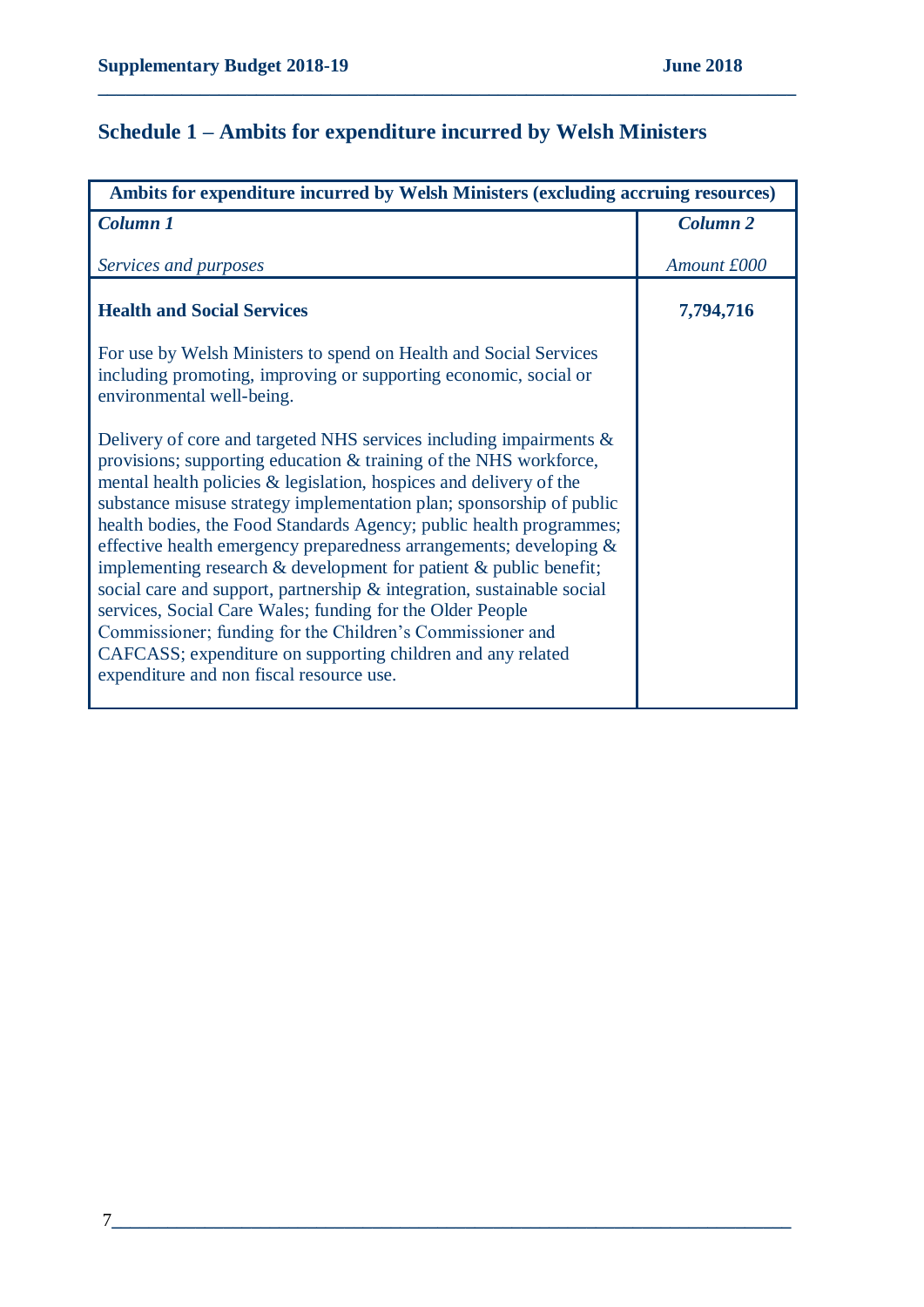| Ambits for expenditure incurred by Welsh Ministers (excluding accruing resources)                                                                                                                                                                                                                                                                                                                                                                                                                         |                     |  |
|-----------------------------------------------------------------------------------------------------------------------------------------------------------------------------------------------------------------------------------------------------------------------------------------------------------------------------------------------------------------------------------------------------------------------------------------------------------------------------------------------------------|---------------------|--|
| Column 1                                                                                                                                                                                                                                                                                                                                                                                                                                                                                                  | Column <sub>2</sub> |  |
| Services and purposes                                                                                                                                                                                                                                                                                                                                                                                                                                                                                     | Amount £000         |  |
| <b>Local Government and Public Services</b>                                                                                                                                                                                                                                                                                                                                                                                                                                                               | 4,260,745           |  |
| For use by Welsh Ministers to spend on local government including<br>promoting, improving or supporting economic, social or<br>environmental well-being.                                                                                                                                                                                                                                                                                                                                                  |                     |  |
| Funding, including general capital funding, support for local<br>government and valuation services; building local democracy; local<br>government improvement; Academi Wales; supporting collaboration<br>& reform; funding the Care & Social Services Inspectorate, Healthcare<br>Inspectorate Wales and Estyn; Community Facilities Programme;<br>Enabling Children and Communities; Housing Policy; Safer<br>Communities, Homes and Places and any related expenditure and non<br>fiscal resource use. |                     |  |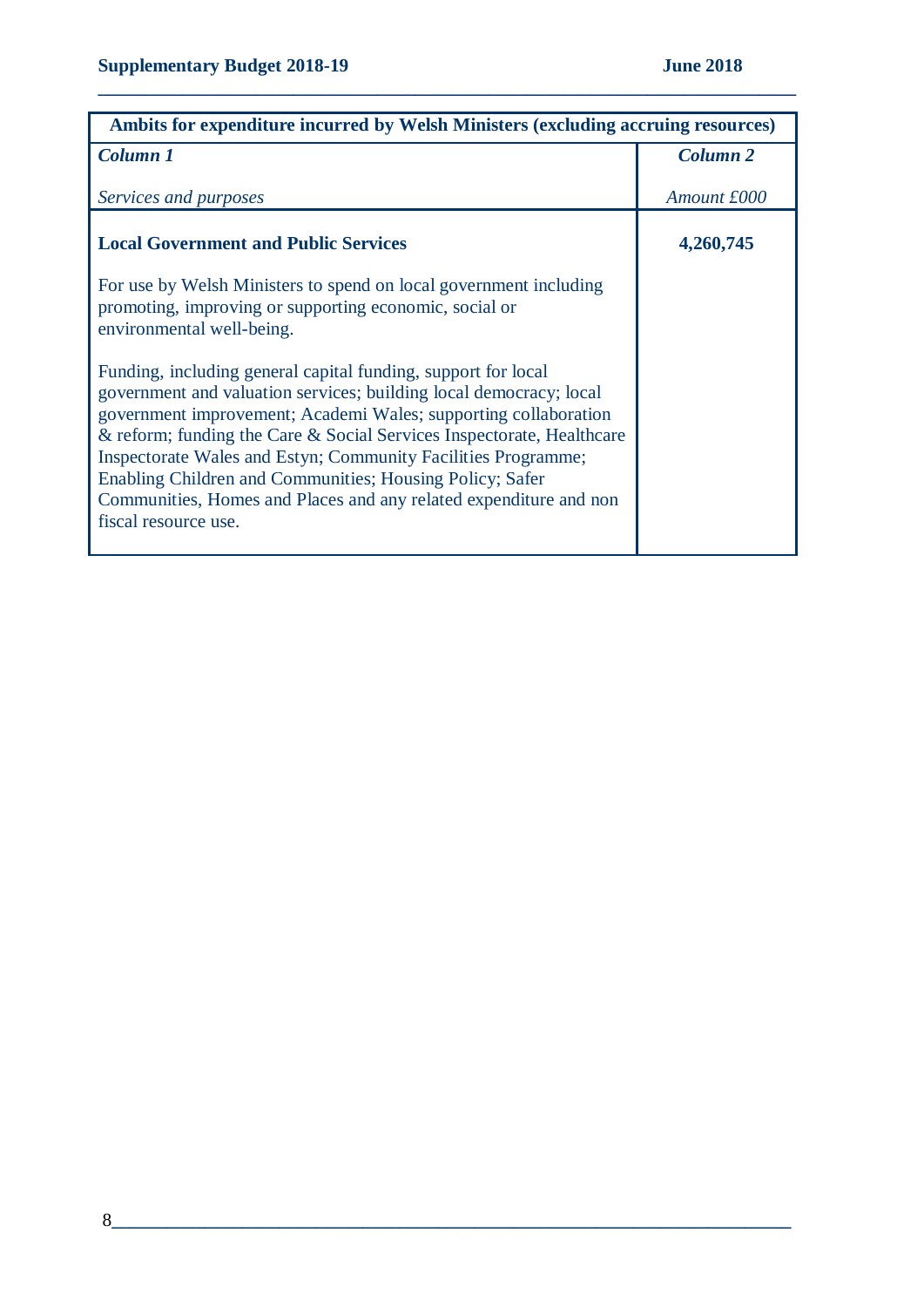| Ambits for expenditure incurred by Welsh Ministers (excluding accruing resources)                                                                                                                                                                                                          |                                |  |
|--------------------------------------------------------------------------------------------------------------------------------------------------------------------------------------------------------------------------------------------------------------------------------------------|--------------------------------|--|
| <b>Column 1</b><br>Services and purposes                                                                                                                                                                                                                                                   | <b>Column 2</b><br>Amount £000 |  |
| <b>Economy and Transport</b><br>For use by Welsh Ministers on Economy and Transport including                                                                                                                                                                                              | 1,135,126                      |  |
| promoting and supporting economic, social or environmental well-<br>being for businesses, individuals, communities and places in Wales.                                                                                                                                                    |                                |  |
| Expenditure on sectors, entrepreneurship $\&$ business information;<br>innovation; science; major events; delivering ICT and property related<br>infrastructure; corporate & strategy programmes; Development Bank<br>of Wales; motorway & trunk road operations; improving $\&$           |                                |  |
| maintaining the trunk road network; road, rail, air and sea services and<br>investment; sustainable travel; improving road safety; supporting and<br>sustaining a strong arts sector via the Arts Council and others;<br>fostering usage and lifelong learning through museum and library  |                                |  |
| services; strategic leadership for museum, archive and library services;<br>media and publishing; conserving, protecting, sustaining and<br>promoting access to the historic and natural environment; promoting<br>sport and active lifestyles via Sports Wales and others and any related |                                |  |
| expenditure and non fiscal resource use that provides broader<br>economic benefit to Wales.                                                                                                                                                                                                |                                |  |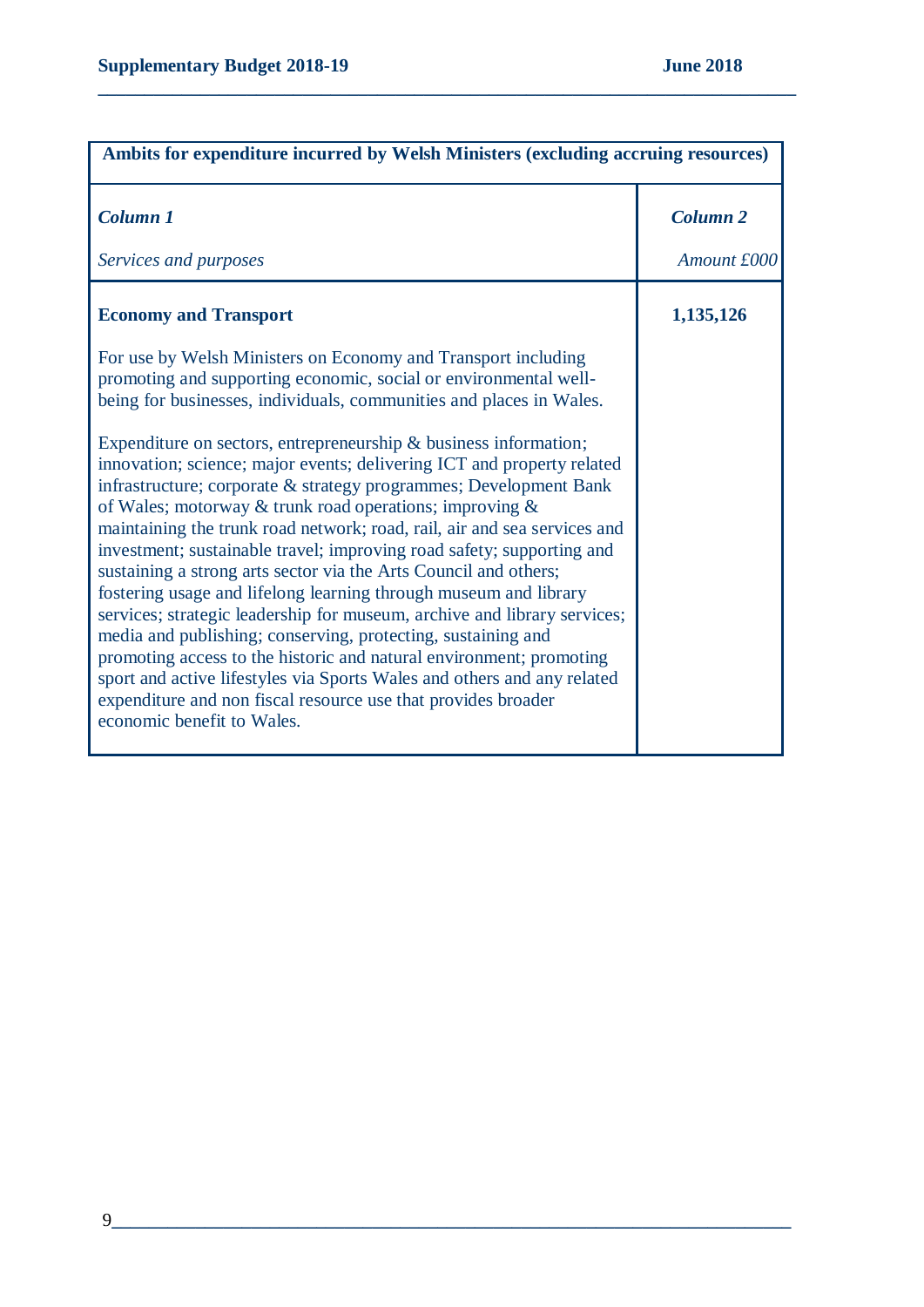| Ambits for expenditure incurred by Welsh Ministers (excluding accruing resources)                                                                                                                                                                                                                                                                                                                                                                                                                                                                                                                                                                       |                 |  |
|---------------------------------------------------------------------------------------------------------------------------------------------------------------------------------------------------------------------------------------------------------------------------------------------------------------------------------------------------------------------------------------------------------------------------------------------------------------------------------------------------------------------------------------------------------------------------------------------------------------------------------------------------------|-----------------|--|
| Column 1                                                                                                                                                                                                                                                                                                                                                                                                                                                                                                                                                                                                                                                | <b>Column 2</b> |  |
| Services and purposes                                                                                                                                                                                                                                                                                                                                                                                                                                                                                                                                                                                                                                   | Amount £000     |  |
| <b>Education</b>                                                                                                                                                                                                                                                                                                                                                                                                                                                                                                                                                                                                                                        | 2,416,689       |  |
| For use by Welsh Ministers to spend on Education including<br>promoting, improving or supporting economic, social or<br>environmental well-being.                                                                                                                                                                                                                                                                                                                                                                                                                                                                                                       |                 |  |
| Expenditure on education and training standards including literacy and<br>numeracy, curriculum, teaching & leadership, qualifications, post-16<br>education, higher education, pupil deprivation grant, ICT &<br>information management systems and estate $&IT$ provision; youth<br>engagement $\&$ employment; well-being of children $\&$ young people;<br>post-16 learner support; pupil engagement; Welsh in education; Welsh<br>language; delivery support; work based learning; delivering support<br>for skills; skills policy; employment & skills; educational and careers<br>choice and any related expenditure and non fiscal resource use. |                 |  |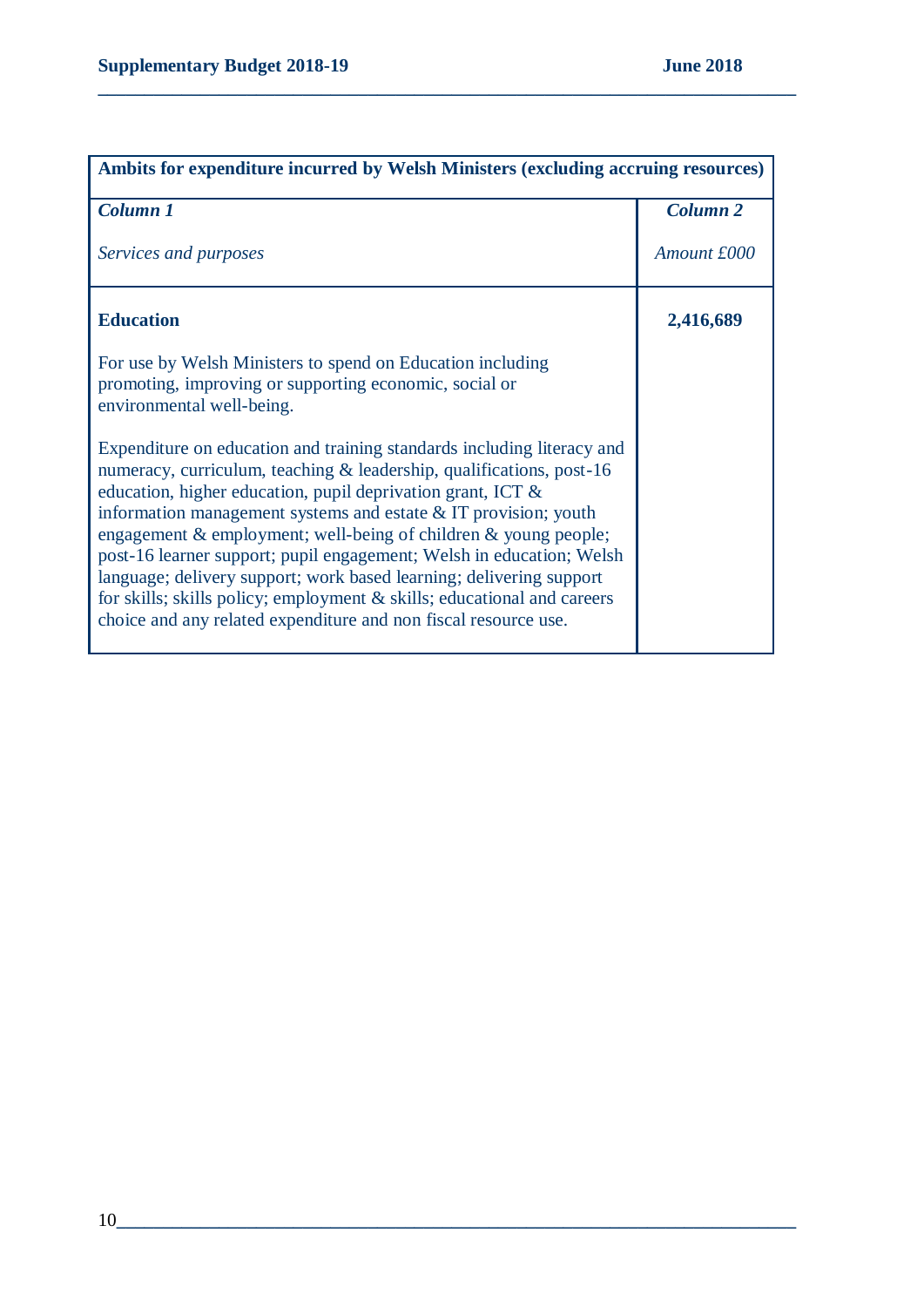| Ambits for expenditure incurred by Welsh Ministers (excluding accruing resources)                                                                                                                                                                                                                                                                                                                                                                                                                                                                                                                                                                                                                                                                                                                                                                                                                                                                                                                                                                                                                                                                                                                                                                                                                                                                     |                 |  |
|-------------------------------------------------------------------------------------------------------------------------------------------------------------------------------------------------------------------------------------------------------------------------------------------------------------------------------------------------------------------------------------------------------------------------------------------------------------------------------------------------------------------------------------------------------------------------------------------------------------------------------------------------------------------------------------------------------------------------------------------------------------------------------------------------------------------------------------------------------------------------------------------------------------------------------------------------------------------------------------------------------------------------------------------------------------------------------------------------------------------------------------------------------------------------------------------------------------------------------------------------------------------------------------------------------------------------------------------------------|-----------------|--|
| Column <sub>1</sub>                                                                                                                                                                                                                                                                                                                                                                                                                                                                                                                                                                                                                                                                                                                                                                                                                                                                                                                                                                                                                                                                                                                                                                                                                                                                                                                                   | <b>Column 2</b> |  |
| Services and purposes                                                                                                                                                                                                                                                                                                                                                                                                                                                                                                                                                                                                                                                                                                                                                                                                                                                                                                                                                                                                                                                                                                                                                                                                                                                                                                                                 | Amount £000     |  |
| <b>Energy, Planning and Rural Affairs</b>                                                                                                                                                                                                                                                                                                                                                                                                                                                                                                                                                                                                                                                                                                                                                                                                                                                                                                                                                                                                                                                                                                                                                                                                                                                                                                             | 341,454         |  |
| For use by Welsh Ministers on Energy, Planning and Rural Affairs,<br>including promoting, improving or supporting economic, social or<br>environmental well-being.                                                                                                                                                                                                                                                                                                                                                                                                                                                                                                                                                                                                                                                                                                                                                                                                                                                                                                                                                                                                                                                                                                                                                                                    |                 |  |
| Developing and delivering overarching policy and programmes on<br>sustainable development and natural resources management<br>agriculture, environment, food and marine; develop and implement<br>climate change policy, energy efficiency, Green Growth, green<br>infrastructure, environmental protection, flood & coastal risk, water<br>and sewage policy and legislation; manage and implement the waste<br>strategy and waste procurement; landfill disposal communities<br>scheme; deliver nature conservation and forestry policies; sponsor and<br>manage delivery bodies; developing an appropriate evidence base to<br>support the work of environment and rural affairs; protecting animal,<br>plant and bee health and developing GM policies; promote and support<br>protected landscapes and wider access to green space; planning and<br>regulation; administration and delivery of the Common Agricultural<br>Policy; delivering programmes within the Rural Development Plan;<br>supporting new farm entrants, farmers and rural communities in<br>Wales; evidence based development for rural affairs; developing and<br>managing Welsh marine, fisheries and aquaculture including the<br>enforcement of Welsh fisheries; developing and marketing Welsh food<br>& drink and any related expenditure and non fiscal resource use. |                 |  |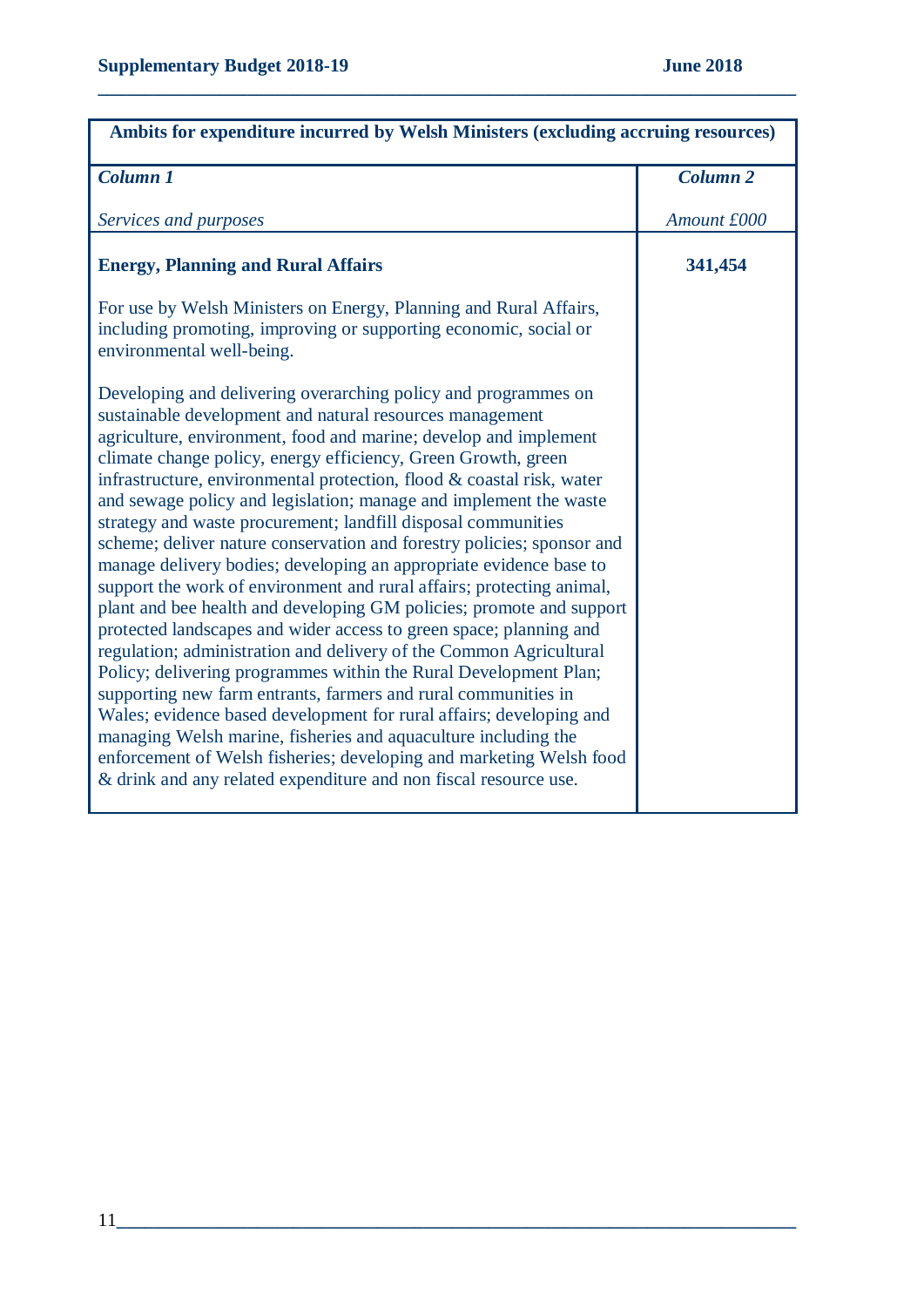| Ambits for expenditure incurred by Welsh Ministers (excluding accruing resources)                                                                                                                                                                                                                                                                                                                                                                                                                                                                                                                                                                                                                                                                                                                                             |                 |  |
|-------------------------------------------------------------------------------------------------------------------------------------------------------------------------------------------------------------------------------------------------------------------------------------------------------------------------------------------------------------------------------------------------------------------------------------------------------------------------------------------------------------------------------------------------------------------------------------------------------------------------------------------------------------------------------------------------------------------------------------------------------------------------------------------------------------------------------|-----------------|--|
| <b>Column 1</b>                                                                                                                                                                                                                                                                                                                                                                                                                                                                                                                                                                                                                                                                                                                                                                                                               | <b>Column 2</b> |  |
| Services and purposes                                                                                                                                                                                                                                                                                                                                                                                                                                                                                                                                                                                                                                                                                                                                                                                                         | Amount £000     |  |
| <b>Central Services and Administration</b>                                                                                                                                                                                                                                                                                                                                                                                                                                                                                                                                                                                                                                                                                                                                                                                    | 322,423         |  |
| For use by Welsh Ministers to spend on Central Services and<br>Administration and promoting equality and prevention of violence.                                                                                                                                                                                                                                                                                                                                                                                                                                                                                                                                                                                                                                                                                              |                 |  |
| Expenditure on Welsh Government running costs (including staff)<br>costs; general administration; capital and capital charges; IT costs;<br>business improvement; and provisions for early retirement and<br>pensions); the cost of elections and referendum: statistical information<br>and research; funding of external bodies; fiscal responsibilities<br>(including devolved taxation and borrowing); (pan-Wales)<br>procurement services; events and corporate communications; inquiries<br>and investigations; international activity; the Invest-to-Save fund;<br>managing the delivery of European funding in Wales; preventing<br>violence against women, domestic abuse and sexual violence; and<br>establishing and maintaining Gypsy/Traveller sites and any related<br>expenditure and non fiscal resource use. |                 |  |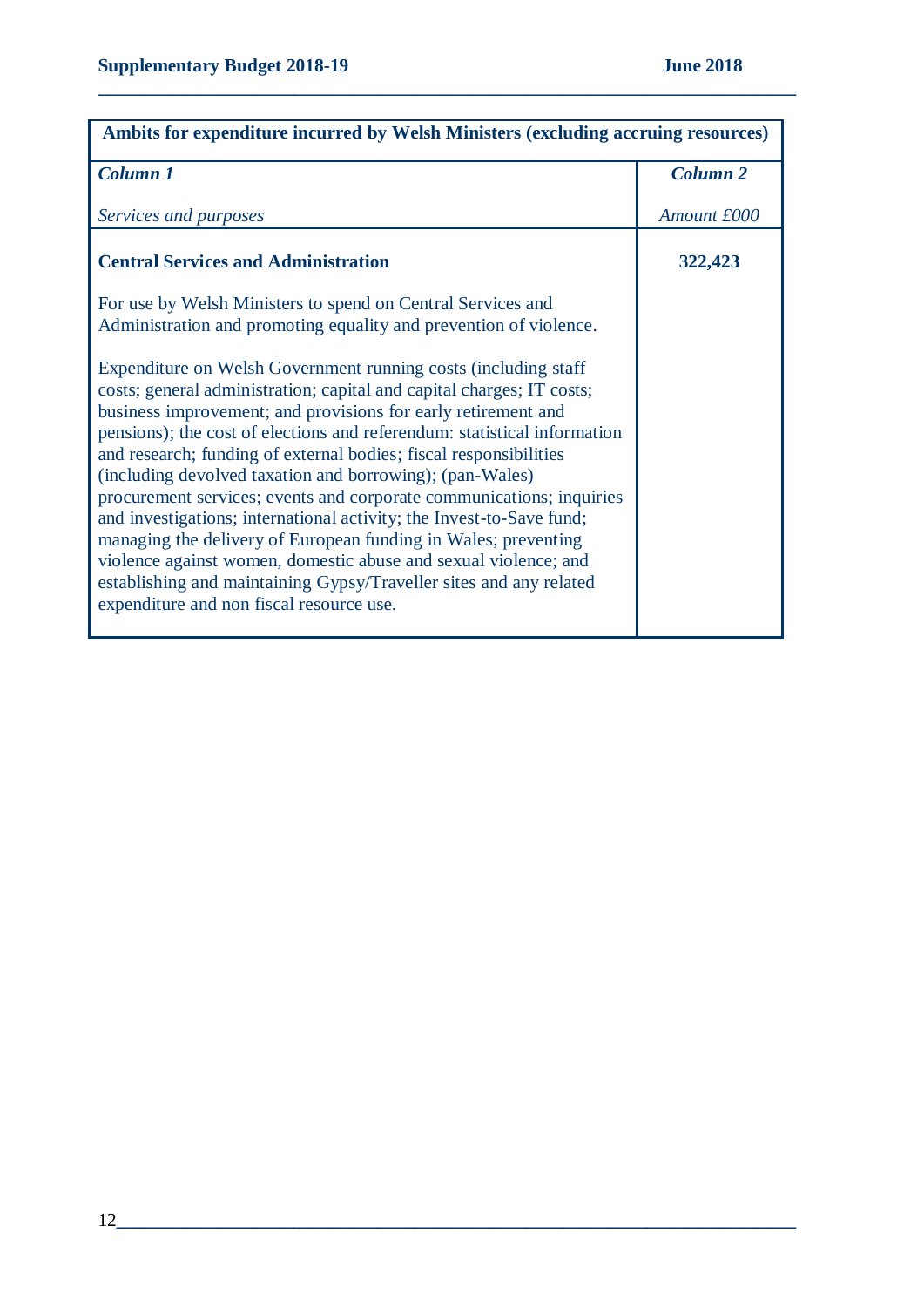# **Schedule 2 – Use of accruing resources by Welsh Ministers**

|  |  |  | <b>Part 1: Health and Social Services</b> |
|--|--|--|-------------------------------------------|
|--|--|--|-------------------------------------------|

| Column <sub>1</sub>                                                                                                                                                                                                                                                                                                                                                                                                                                                                                                                                                                                                                                                                                                                                                                                                     | Column <sub>2</sub>                                                                                                                                                                                                                                                                                                   |
|-------------------------------------------------------------------------------------------------------------------------------------------------------------------------------------------------------------------------------------------------------------------------------------------------------------------------------------------------------------------------------------------------------------------------------------------------------------------------------------------------------------------------------------------------------------------------------------------------------------------------------------------------------------------------------------------------------------------------------------------------------------------------------------------------------------------------|-----------------------------------------------------------------------------------------------------------------------------------------------------------------------------------------------------------------------------------------------------------------------------------------------------------------------|
| Category of accruing resource                                                                                                                                                                                                                                                                                                                                                                                                                                                                                                                                                                                                                                                                                                                                                                                           | Services and purposes for which income<br>may be retained                                                                                                                                                                                                                                                             |
| Accruing resources include income under<br>the Pharmaceutical Price Regulation<br>Scheme; income in respect of settlement<br>of legal claims; charges for<br>accommodation, goods and services to<br>private and NHS patients, local<br>authorities and others; repayment of<br><b>Invest to Save funding from Local Health</b><br>Boards and Welsh NHS Trusts; income<br>from the Scottish Government, Northern<br>Ireland Executive, Department of Health,<br>other government departments and the<br>European Union; income from fixed<br>penalty notices issued under the Food<br>Hygiene Rating (Wales) Act 2013:<br>income generation schemes; non-<br>operating income from sale of land,<br>buildings, vehicles, equipment and<br>property and recoveries of VAT; income<br>from rebate schemes and agreements. | Services and purposes include<br>expenditure on primary and community<br>health services; the purchase or<br>acquisition of fixed assets by Welsh NHS<br>Trusts, Local Health Boards and<br>associated healthcare providers;<br>supporting the provision and<br>administration of health and social care<br>services. |
| <b>Overall amount of Income (£000)</b>                                                                                                                                                                                                                                                                                                                                                                                                                                                                                                                                                                                                                                                                                                                                                                                  | 68,844                                                                                                                                                                                                                                                                                                                |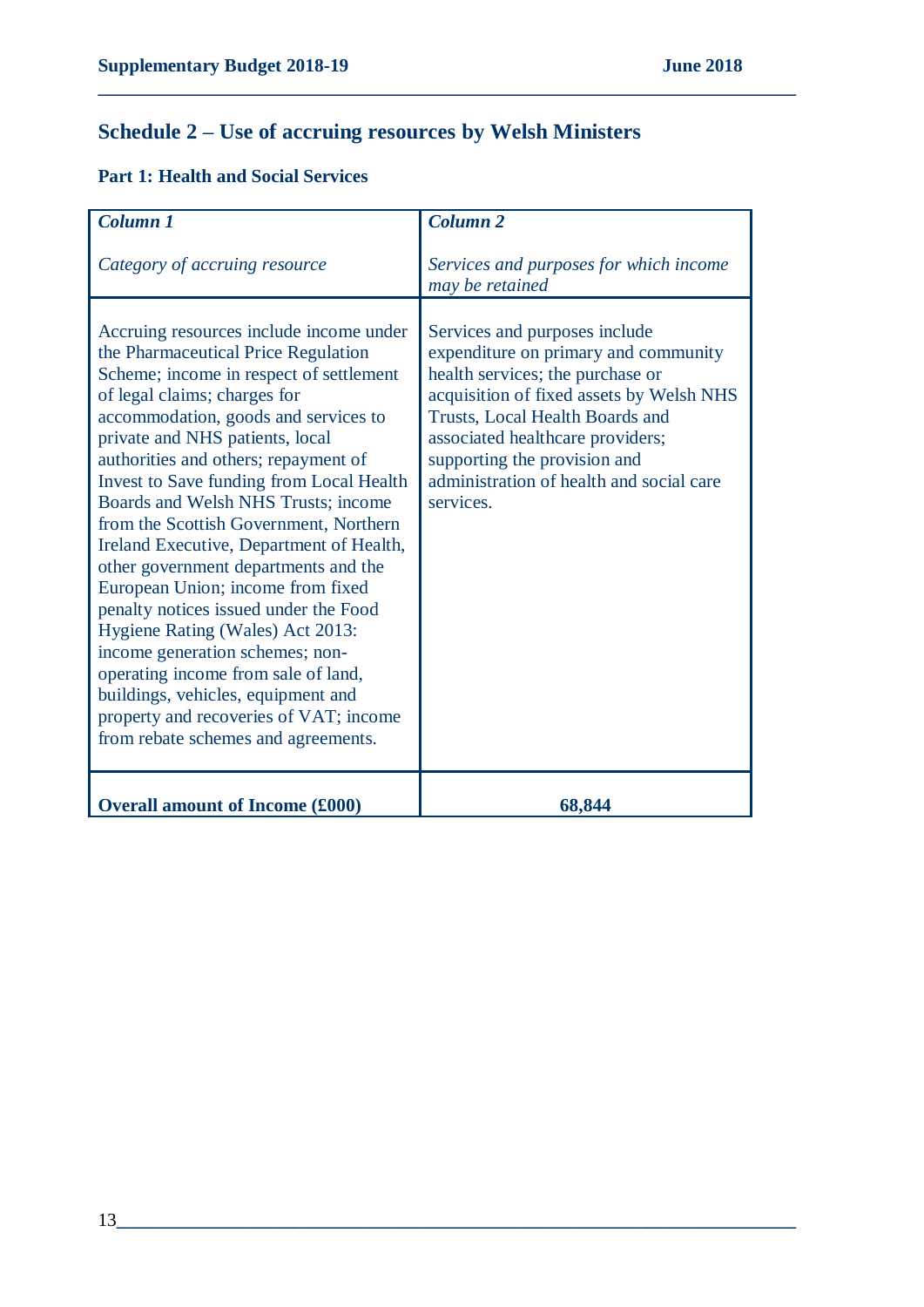## **Part 2: Local Government and Public Services**

| Column <sub>1</sub>                                                                                                                                                                                                                                                                                                                                                                                                                                                                                                                                                                                                    | <b>Column 2</b>                                                                                                                                                                                                                                                                                                                                                                                                                                                                               |
|------------------------------------------------------------------------------------------------------------------------------------------------------------------------------------------------------------------------------------------------------------------------------------------------------------------------------------------------------------------------------------------------------------------------------------------------------------------------------------------------------------------------------------------------------------------------------------------------------------------------|-----------------------------------------------------------------------------------------------------------------------------------------------------------------------------------------------------------------------------------------------------------------------------------------------------------------------------------------------------------------------------------------------------------------------------------------------------------------------------------------------|
| Category of accruing resource                                                                                                                                                                                                                                                                                                                                                                                                                                                                                                                                                                                          | Services and Purposes for which income<br>may be retained                                                                                                                                                                                                                                                                                                                                                                                                                                     |
| Accruing resources include grant funding<br>from the European Commission;<br>repayment and recovery of grant<br>payments and recoveries of VAT; fees<br>and charges for inspections and<br>regulatory services; income from the sale<br>of capital assets; income from<br>repayments of Social Housing Grant;<br>provision of training and development<br>events; training provider repayments;<br>charges for dental registration; income<br>from staff secondments; repayment of<br>staff loans; rental income on property;<br>compensation under commercial and civil<br>settlements and levy of facilitation fees. | Services and purposes include running<br>costs, general administration costs and<br>resource expenditure of Inspectorates and<br>the Valuation Tribunal; the delivery of<br>training interventions for the Welsh<br>Public Service; supporting expenditure on<br>safer communities and regeneration; the<br>payment of grants to local authorities and<br>Third Sector bodies; all European funded<br>projects; and to support all expenditure as<br>identified within the expenditure Ambit. |
| <b>Overall amount of Income (£000)</b>                                                                                                                                                                                                                                                                                                                                                                                                                                                                                                                                                                                 | 470                                                                                                                                                                                                                                                                                                                                                                                                                                                                                           |
|                                                                                                                                                                                                                                                                                                                                                                                                                                                                                                                                                                                                                        |                                                                                                                                                                                                                                                                                                                                                                                                                                                                                               |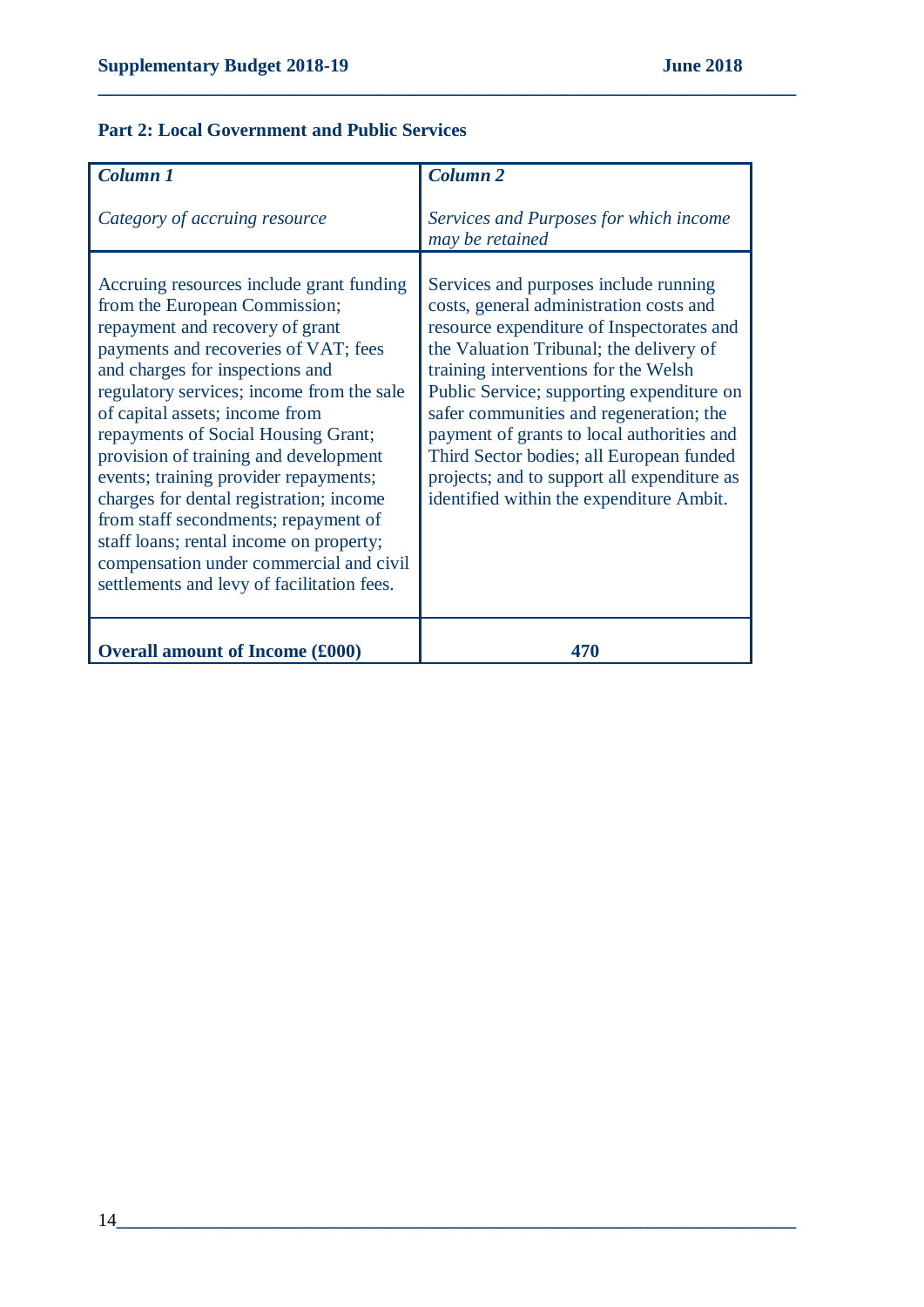# **Part 3: Economy and Transport**

| <b>Column 1</b>                                                                                                                                                                                                                                                                                                                                                                                                                                                                                                                                                                                                                                                                                                           | Column <sub>2</sub>                                                                                           |
|---------------------------------------------------------------------------------------------------------------------------------------------------------------------------------------------------------------------------------------------------------------------------------------------------------------------------------------------------------------------------------------------------------------------------------------------------------------------------------------------------------------------------------------------------------------------------------------------------------------------------------------------------------------------------------------------------------------------------|---------------------------------------------------------------------------------------------------------------|
| Category of accruing resource                                                                                                                                                                                                                                                                                                                                                                                                                                                                                                                                                                                                                                                                                             | Services and Purposes for which income<br>may be retained                                                     |
| Accruing resources and funding either<br>direct or indirect from the European<br>Commission; property rental and other<br>associated income; business services<br>charges; project contributions from other<br>public sector and private sector<br>organisations; investment income; grant<br>repayments and repayable business<br>finance; income from the sale of capital<br>assets; income relating to tourism<br>activities; transport studies receipts;<br>compensation under commercial and civil<br>settlements and levy of facilitation fees;<br>Admission charges and other operational<br>income at Cadw and the Royal<br><b>Commission for Ancient and Historic</b><br>Monuments sites; and recoveries of VAT. | All European funded projects and to<br>support all expenditure as identified<br>within the expenditure Ambit. |
| <b>Overall amount of Income (£000)</b>                                                                                                                                                                                                                                                                                                                                                                                                                                                                                                                                                                                                                                                                                    | 79,835                                                                                                        |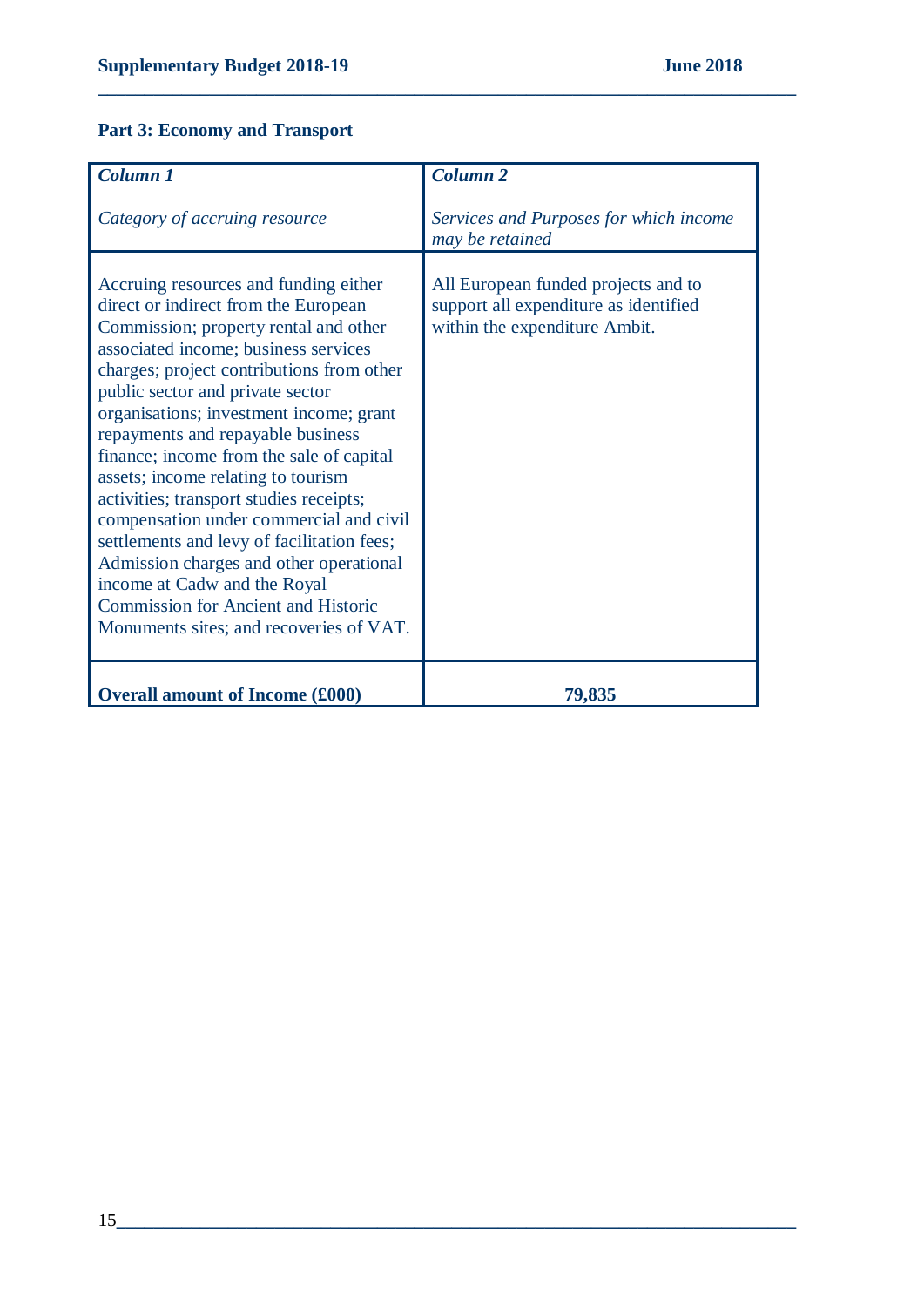#### **Part 4: Education**

| <b>Column 1</b>                                                                                                                                                                                                                                                                                                                                                                                                                                                                                                                                                                                                                                                                      | <b>Column 2</b>                                                                                                                                                                                                                                                            |
|--------------------------------------------------------------------------------------------------------------------------------------------------------------------------------------------------------------------------------------------------------------------------------------------------------------------------------------------------------------------------------------------------------------------------------------------------------------------------------------------------------------------------------------------------------------------------------------------------------------------------------------------------------------------------------------|----------------------------------------------------------------------------------------------------------------------------------------------------------------------------------------------------------------------------------------------------------------------------|
|                                                                                                                                                                                                                                                                                                                                                                                                                                                                                                                                                                                                                                                                                      |                                                                                                                                                                                                                                                                            |
| Category of accruing resource                                                                                                                                                                                                                                                                                                                                                                                                                                                                                                                                                                                                                                                        | Services and Purposes for which income<br>may be retained                                                                                                                                                                                                                  |
| Accruing resources include income from<br>European Projects, research &<br>evaluation; curriculum royalties;<br>recoveries of Student Loans; funding<br>from the Higher Education Research<br>Capital fund; sales of publications and<br>recoveries of VAT. Accruing resources<br>including repayment and recovery of<br>grant payments; fees and charges for<br>inspections and regulatory services;<br>provision of training and development<br>events; income from staff secondments;<br>repayments of staff loans; income from<br>the sale of capital assets; recovery of<br>loans made and any interest charges<br>thereon; ad-hoc recoveries and grants<br>from other sources. | Services and purposes include supporting<br>European projects, CQFW, programme<br>development, research & evaluation<br>current expenditure; to support<br>curriculum current expenditure and to<br>support all expenditure as identified<br>within the expenditure Ambit. |
| <b>Overall amount of income (£000)</b>                                                                                                                                                                                                                                                                                                                                                                                                                                                                                                                                                                                                                                               | 244,126                                                                                                                                                                                                                                                                    |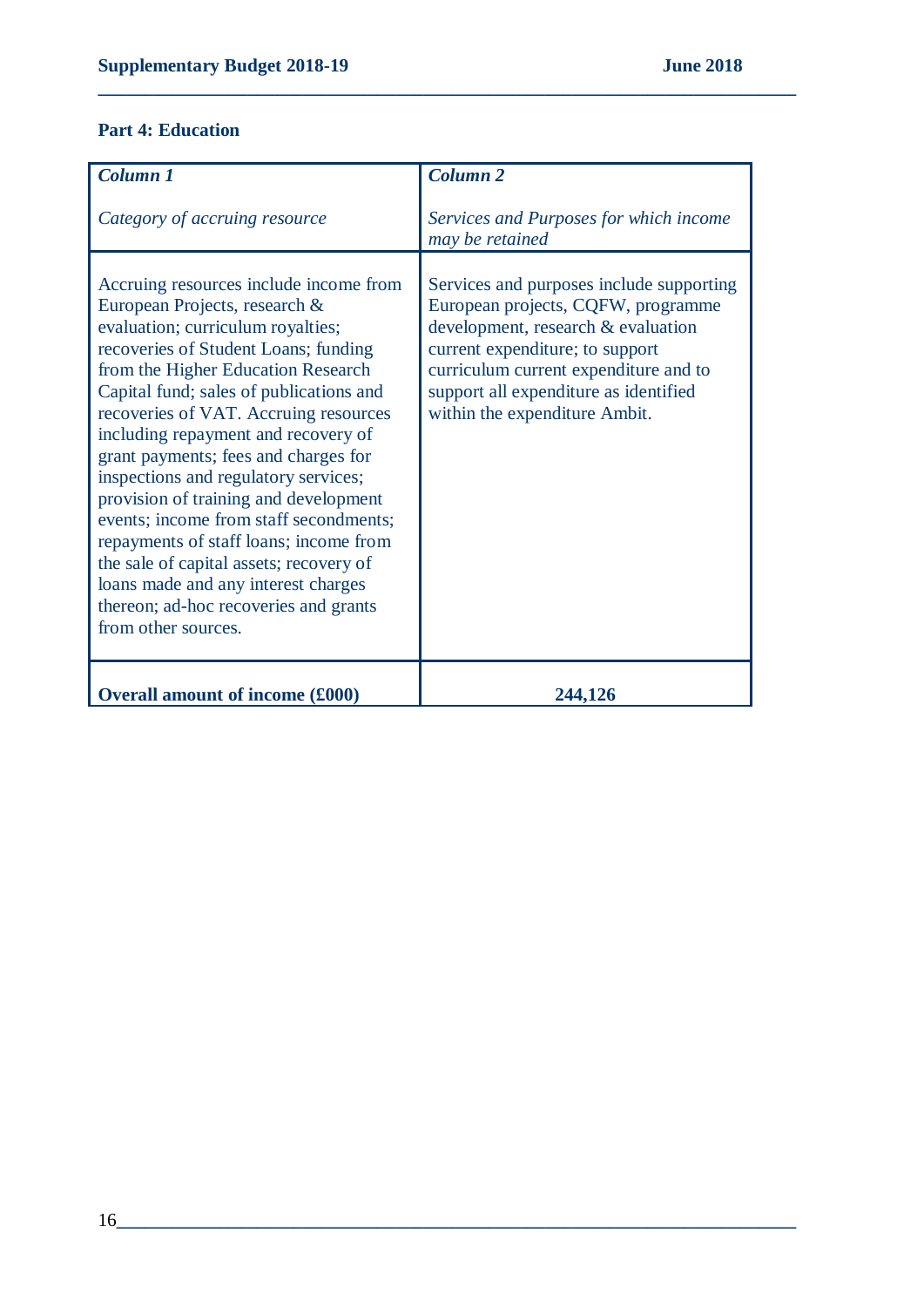# **Part 5: Energy, Planning and Rural Affairs**

| Column <sub>1</sub>                                                                                                                                                                                                                                                                                                                                                                                                                                                                                                                                                                                                                                                                                                                            | <b>Column 2</b>                                                                                                                                                                                                                                                          |
|------------------------------------------------------------------------------------------------------------------------------------------------------------------------------------------------------------------------------------------------------------------------------------------------------------------------------------------------------------------------------------------------------------------------------------------------------------------------------------------------------------------------------------------------------------------------------------------------------------------------------------------------------------------------------------------------------------------------------------------------|--------------------------------------------------------------------------------------------------------------------------------------------------------------------------------------------------------------------------------------------------------------------------|
|                                                                                                                                                                                                                                                                                                                                                                                                                                                                                                                                                                                                                                                                                                                                                |                                                                                                                                                                                                                                                                          |
| Category of accruing resource                                                                                                                                                                                                                                                                                                                                                                                                                                                                                                                                                                                                                                                                                                                  | Services and Purposes for which income                                                                                                                                                                                                                                   |
|                                                                                                                                                                                                                                                                                                                                                                                                                                                                                                                                                                                                                                                                                                                                                | may be retained                                                                                                                                                                                                                                                          |
|                                                                                                                                                                                                                                                                                                                                                                                                                                                                                                                                                                                                                                                                                                                                                |                                                                                                                                                                                                                                                                          |
| Accruing resources include funding either<br>direct or indirect from the European<br>Commission including income from<br>European structural funds; income from<br>the EU to support farmers and rural<br>communities in Wales; income from<br>wind farm projects; income from<br>Pwllpeiran Farm; income from the sale of<br>capital assets, including buildings;<br>income from grant recoveries from local<br>authorities, third sector organisations and<br>other public and private sector<br>organisations; civil penalty fines<br>associated with emission trading<br>schemes; penalty fines associated with<br>recycling targets; income from marine<br>licences; income from the salvage of<br>carcasses from animals slaughtered for | Services and purposes include<br>expenditure relating to Pwllpeiran Farm;<br>grant payments, schemes part supported<br>by other government departments; all<br>European funded projects and to support<br>all expenditure as identified within the<br>expenditure Ambit. |
| disease control, ad-hoc grants from other<br>sources and recoveries of VAT; funding<br>from other central government<br>departments and income related to<br>Energy, Planning and Rural Affairs.                                                                                                                                                                                                                                                                                                                                                                                                                                                                                                                                               |                                                                                                                                                                                                                                                                          |
| <b>Overall amount of Income (£000)</b>                                                                                                                                                                                                                                                                                                                                                                                                                                                                                                                                                                                                                                                                                                         | 350,156                                                                                                                                                                                                                                                                  |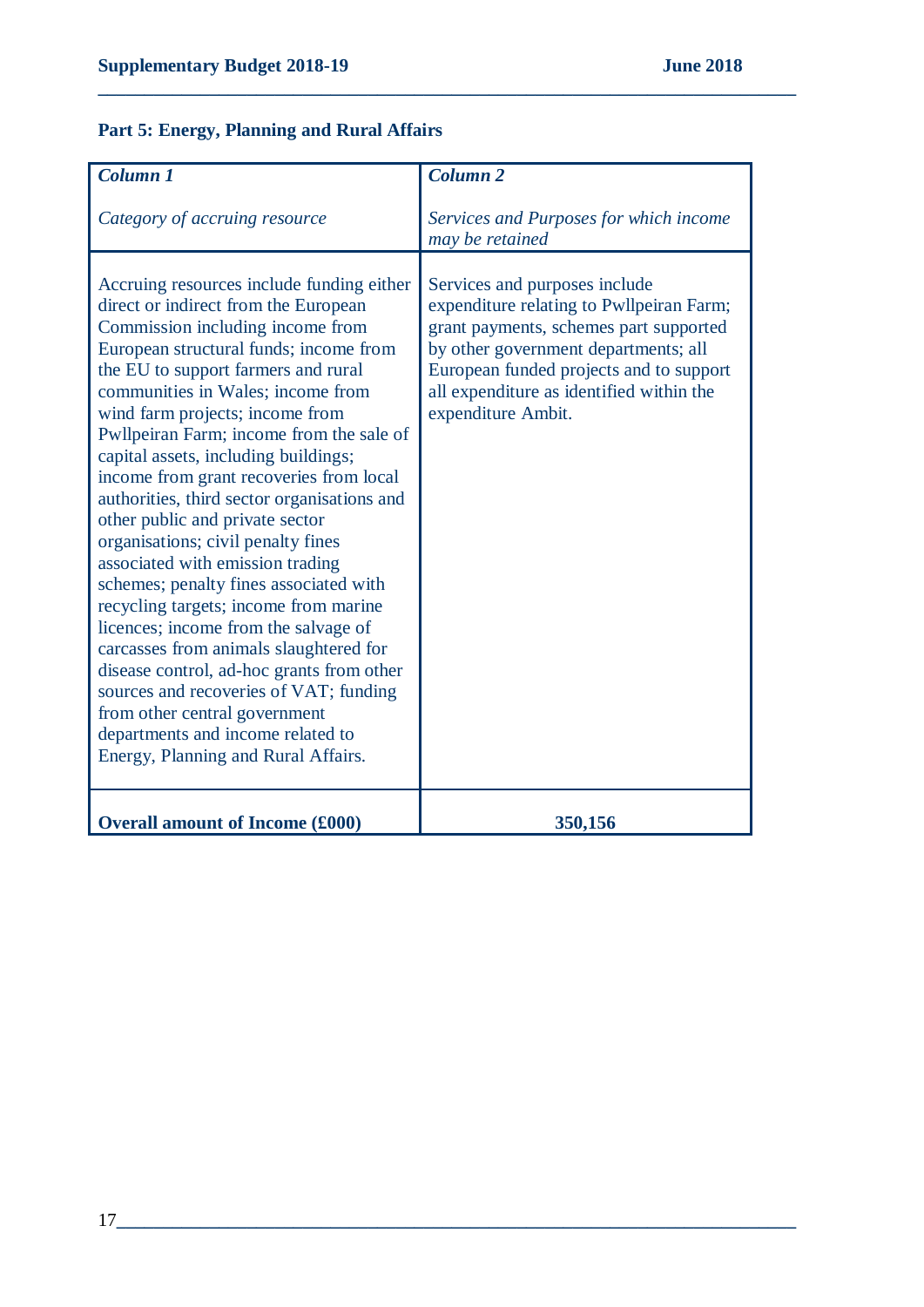## **Part 6: Central Services and Administration**

| Column <sub>1</sub>                                                                                                                                                                                                                                                                                                                                                                                                                                                                                                                                                                                                                                                                      | Column <sub>2</sub>                                                                                                                                                                                                                                                              |
|------------------------------------------------------------------------------------------------------------------------------------------------------------------------------------------------------------------------------------------------------------------------------------------------------------------------------------------------------------------------------------------------------------------------------------------------------------------------------------------------------------------------------------------------------------------------------------------------------------------------------------------------------------------------------------------|----------------------------------------------------------------------------------------------------------------------------------------------------------------------------------------------------------------------------------------------------------------------------------|
| Category of accruing resource                                                                                                                                                                                                                                                                                                                                                                                                                                                                                                                                                                                                                                                            | Services and Purposes for which income<br>may be retained                                                                                                                                                                                                                        |
| Accruing resources include income from<br>administrative activity such as: the sale of<br>goods or services: the sale of land or<br>buildings; the recovery of costs; staff<br>secondments and fees; repayment of<br>staff loans; recovery of grant payments;<br>the refund of statutory PAYE deductions;<br>recoveries of tax including VAT; the sub-<br>let of properties; the sale of<br>administrative assets; income from ICT<br>services provided; training provider<br>repayments; recovery of costs shared<br>with other public sector bodies; receipts<br>of recoverable grants including Invest-to-<br>Save receipts; and direct and indirect<br>from the European Commission. | Services and purposes include funding of:<br>running costs and general administrative<br>expenditure; supporting capital<br>expenditure on the Welsh Government's<br>estate and asset base; supporting equality<br>and preventing violence; and all<br>European funded projects. |
| <b>Overall amount of Income (£000)</b>                                                                                                                                                                                                                                                                                                                                                                                                                                                                                                                                                                                                                                                   | 412,719                                                                                                                                                                                                                                                                          |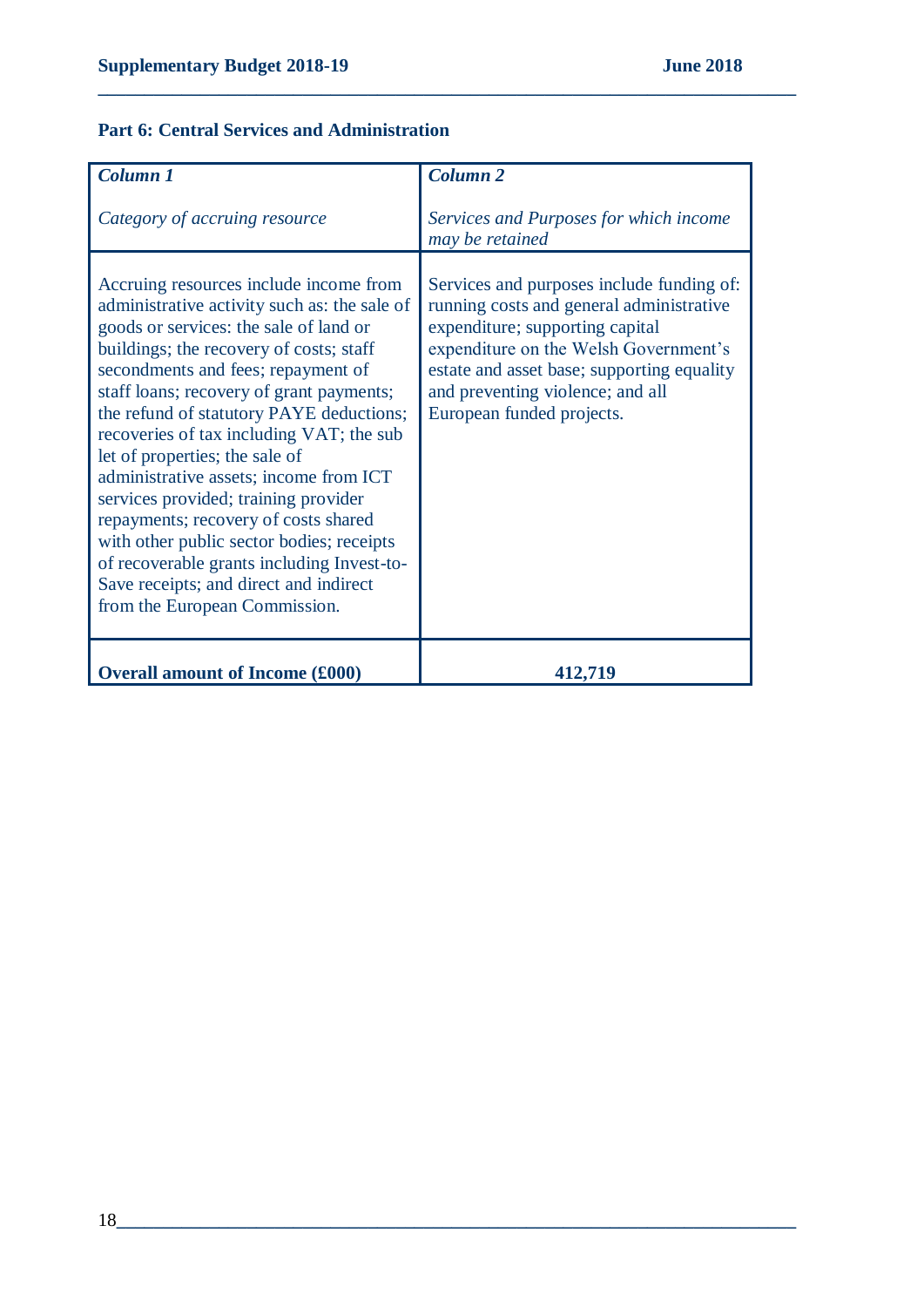# **Schedule 3 – Expenditure Incurred by Direct Funded Bodies (excluding accruing resources)**

**\_\_\_\_\_\_\_\_\_\_\_\_\_\_\_\_\_\_\_\_\_\_\_\_\_\_\_\_\_\_\_\_\_\_\_\_\_\_\_\_\_\_\_\_\_\_\_\_\_\_\_\_\_\_\_\_\_\_\_\_\_\_\_\_\_\_\_\_\_\_\_\_\_\_\_**

## **Part 1 – National Assembly for Wales Commission**

| Column <sub>1</sub>                                                                                                                                                                                                                                                                                                                                                                                                                                                                                                                                                                                                                                                                                                                                               | Column <sub>2</sub> |
|-------------------------------------------------------------------------------------------------------------------------------------------------------------------------------------------------------------------------------------------------------------------------------------------------------------------------------------------------------------------------------------------------------------------------------------------------------------------------------------------------------------------------------------------------------------------------------------------------------------------------------------------------------------------------------------------------------------------------------------------------------------------|---------------------|
| <b>Services and Purposes</b>                                                                                                                                                                                                                                                                                                                                                                                                                                                                                                                                                                                                                                                                                                                                      | Amount £000         |
| Resources other than accruing resources for use by the Assembly<br>Commission on resource and capital costs associated with the<br>administration and operation of Assembly Services to support the<br>National Assembly for Wales ('the Assembly'); promotion of the<br>Assembly including payments to the Electoral Commission and others;<br>payments in respect of the Commissioner for Standards and<br>Remuneration Board; any other payments relating to functions of the<br>Assembly or functions of the Assembly Commission. Resources other<br>than accruing resources for use by the National Assembly for Wales<br>Commission in respect of decisions of the Remuneration Board and<br>expenditure in respect of Assembly Members' Pension provision. | 56,088              |

#### **Part 2 – Public Services Ombudsman for Wales**

| Column 1                                                                                                                                                                                                                                                                                                                                                            | Column <sub>2</sub> |
|---------------------------------------------------------------------------------------------------------------------------------------------------------------------------------------------------------------------------------------------------------------------------------------------------------------------------------------------------------------------|---------------------|
| <b>Services and Purposes</b>                                                                                                                                                                                                                                                                                                                                        | Amount £000         |
| Resources other than accruing resources for use by the Public Services<br>Ombudsman for Wales ('the Ombudsman') on resource and capital<br>costs associated with the administration of the Ombudsman's office;<br>payments to the British and Irish Ombudsman Association; payments<br>to the International Ombudsman Institute and associated non fiscal<br>items. | 4,480               |

#### **Part 3 – Wales Audit Office**

| Column 1                                                                                                                                                                                                                              | Column <sub>2</sub> |
|---------------------------------------------------------------------------------------------------------------------------------------------------------------------------------------------------------------------------------------|---------------------|
| <b>Services and Purposes</b>                                                                                                                                                                                                          | Amount £000         |
| Resources other than accruing resources for use by the Wales Audit<br>Office on the discharge of the statutory functions of the Wales Audit<br>Office and the Auditor General and on the administration of the Wales<br>Audit Office. | 7,261               |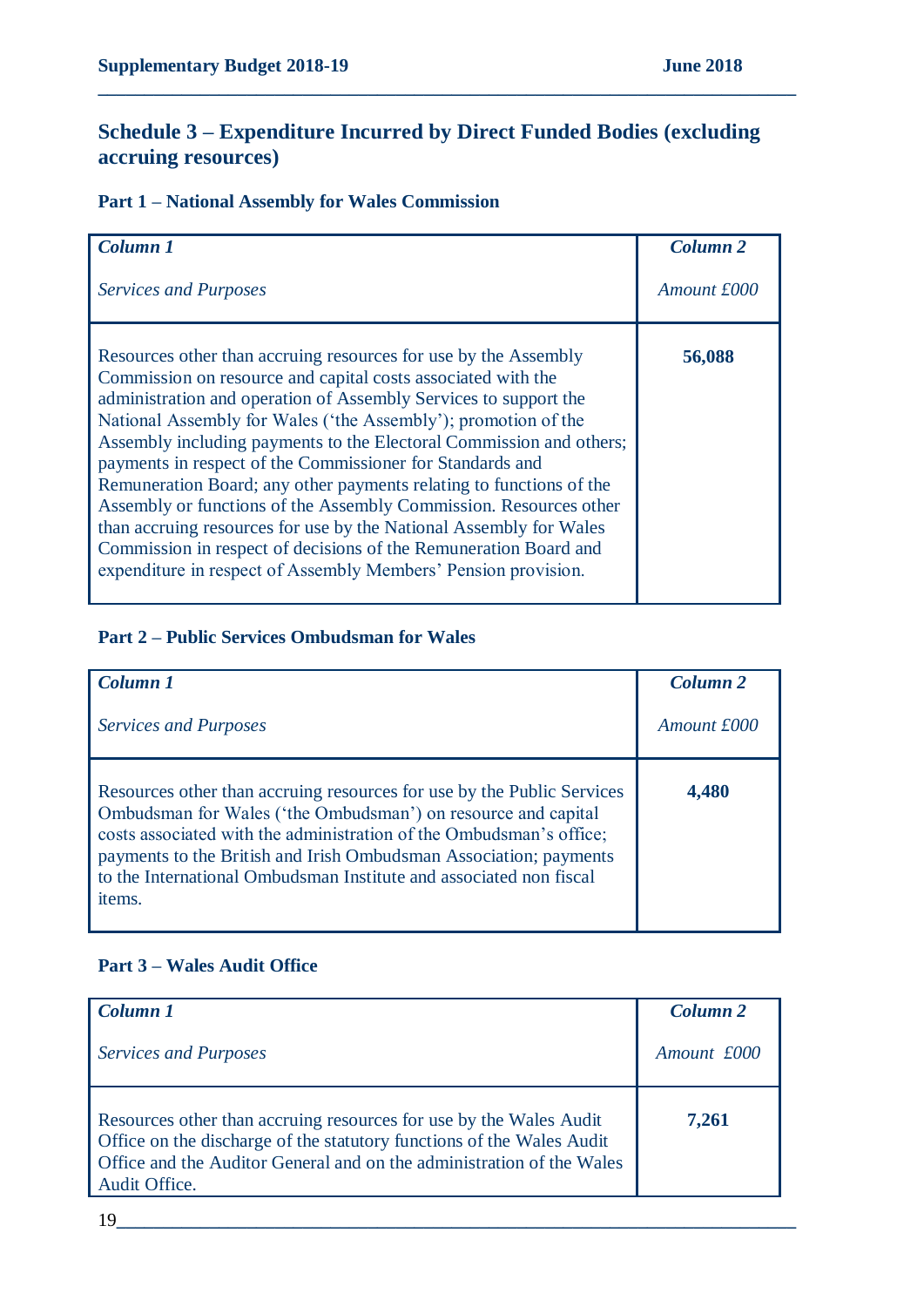# **Schedule 4 – Use of accrued resources by Direct Funded Bodies**

**\_\_\_\_\_\_\_\_\_\_\_\_\_\_\_\_\_\_\_\_\_\_\_\_\_\_\_\_\_\_\_\_\_\_\_\_\_\_\_\_\_\_\_\_\_\_\_\_\_\_\_\_\_\_\_\_\_\_\_\_\_\_\_\_\_\_\_\_\_\_\_\_\_\_\_**

|  |  |  |  |  |  | <b>Part 1 - National Assembly for Wales Commission</b> |
|--|--|--|--|--|--|--------------------------------------------------------|
|--|--|--|--|--|--|--------------------------------------------------------|

| Column <sub>1</sub>                                                                                                                                                                                                                                                                                                                                     | Column <sub>2</sub>                                                                                               |
|---------------------------------------------------------------------------------------------------------------------------------------------------------------------------------------------------------------------------------------------------------------------------------------------------------------------------------------------------------|-------------------------------------------------------------------------------------------------------------------|
| Category of accruing resource                                                                                                                                                                                                                                                                                                                           | Services and purposes for which income<br>may be retained                                                         |
| Accruing resources for retention pursuant<br>to section $120(2)$ of the Government of<br>Wales Act 2006 and use by the Assembly<br>Commission from the disposal of fixed<br>assets and other capital income; rental<br>income; gifts; grant support; recharges;<br>income from commercial sales and other<br>services provided to the public or others. | For use on the purchase or acquisition of<br>fixed assets and for use on administrative<br>costs of the Assembly. |
| <b>Overall amount of Income (£000)</b>                                                                                                                                                                                                                                                                                                                  | 300                                                                                                               |

## **Part 2 – Public Services Ombudsman for Wales**

| Column 1                                                                             | Column <sub>2</sub>                                                             |
|--------------------------------------------------------------------------------------|---------------------------------------------------------------------------------|
| Category of accruing resource                                                        | Services and purposes for which income<br>may be retained                       |
| Income from commercial sales and other<br>services provided to the public or others. | For use on related services and the<br>administration of the Ombudsman service. |
| <b>Overall amount of Income (£000)</b>                                               | 62                                                                              |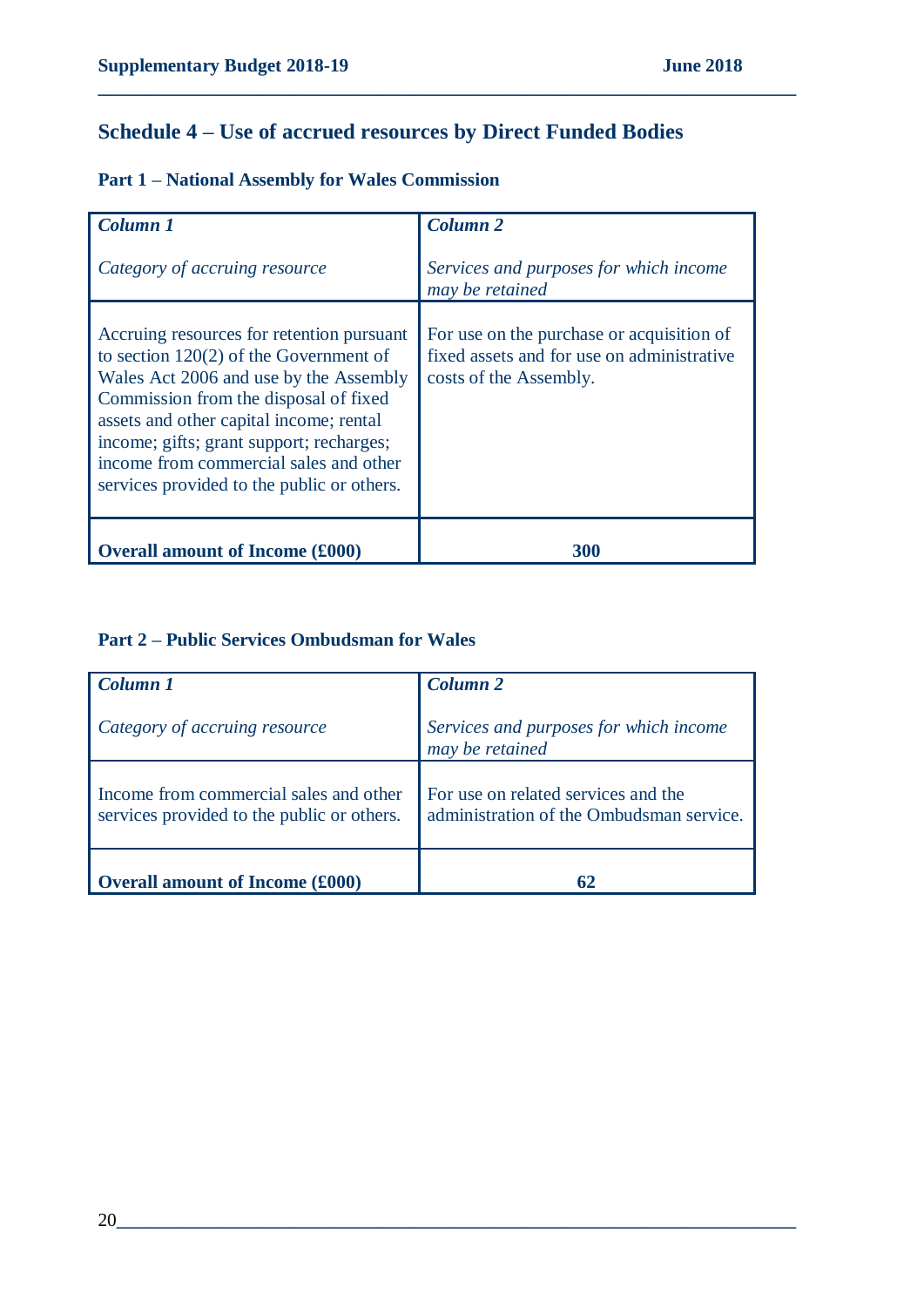## **Part 3 – Wales Audit Office**

| <b>Column 1</b>                                                                                                                                                                                                                                                                                                                                                                                                                                                                                                                                                                                            | <b>Column 2</b>                                                                                                                                                           |
|------------------------------------------------------------------------------------------------------------------------------------------------------------------------------------------------------------------------------------------------------------------------------------------------------------------------------------------------------------------------------------------------------------------------------------------------------------------------------------------------------------------------------------------------------------------------------------------------------------|---------------------------------------------------------------------------------------------------------------------------------------------------------------------------|
| Category of accruing resource                                                                                                                                                                                                                                                                                                                                                                                                                                                                                                                                                                              | Services and purposes for which income<br>may be retained                                                                                                                 |
| Accruing resources from fees and charges<br>for audit, grant certification and related<br>services; grants received to fund audit<br>services; other recoveries of costs<br>associated with the functions of the<br><b>Auditor General or Wales Audit Office;</b><br>miscellaneous income such as from<br>publications, conferences, provision of<br>administrative, professional and technical<br>services; recoveries of costs, such as of<br>seconded staff, staff loans, car leasing<br>payments; recoveries of any costs<br>incurred for a third party; and interest<br>received on working balances. | For use by the Wales Audit Office on the<br>discharge of functions of the Auditor<br>General and on related services and the<br>administration of the Wales Audit Office. |
| <b>Overall amount of income (£000)</b>                                                                                                                                                                                                                                                                                                                                                                                                                                                                                                                                                                     | 14,644                                                                                                                                                                    |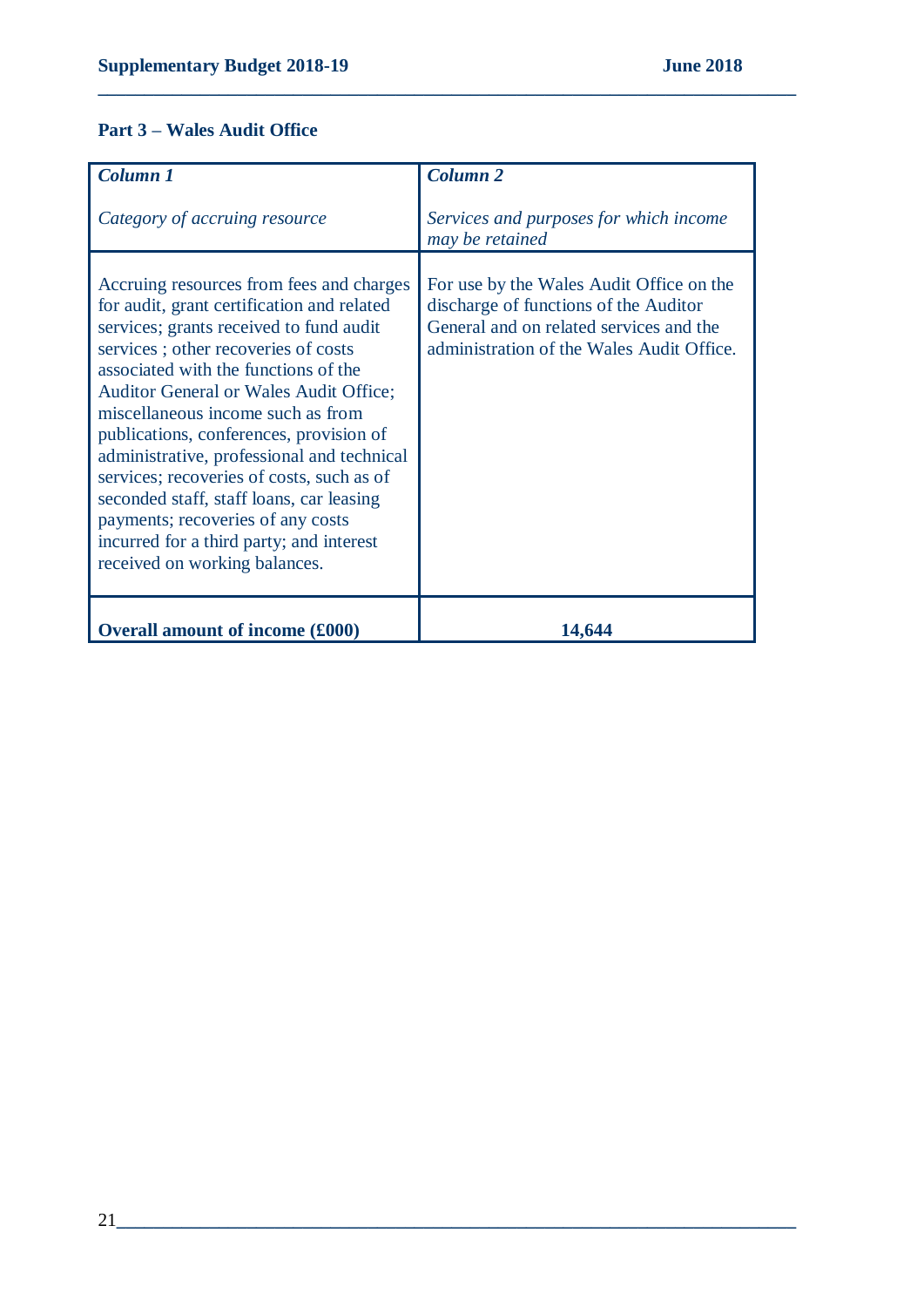## **Schedule 5: Resource to Cash Reconciliation 2018-19 (£000)**

# *Table 1: Resource to cash Reconciliation for 2018-19 included in the December 2017 Annual Budget Motion (£000)*

**\_\_\_\_\_\_\_\_\_\_\_\_\_\_\_\_\_\_\_\_\_\_\_\_\_\_\_\_\_\_\_\_\_\_\_\_\_\_\_\_\_\_\_\_\_\_\_\_\_\_\_\_\_\_\_\_\_\_\_\_\_\_\_\_\_\_\_\_\_\_\_\_\_\_\_**

|                                                                           | <b>Welsh</b>     | <b>Assembly</b>   | <b>Public</b>    | <b>Wales</b>  |
|---------------------------------------------------------------------------|------------------|-------------------|------------------|---------------|
|                                                                           | <b>Ministers</b> | <b>Commission</b> | <b>Services</b>  | <b>Audit</b>  |
|                                                                           |                  |                   | <b>Ombudsman</b> | <b>Office</b> |
| <b>Net Resource Requirement</b>                                           | 14,850,869       | 55,588            | 4,455            | 6,981         |
| <b>Net Capital Requirement</b>                                            | 1,221,252        | 500               | 25               | 280           |
| Adjustments:                                                              |                  |                   |                  |               |
| <b>Capital Charges</b>                                                    | $-393,541$       | $-2,400$          | $-70$            | $-200$        |
| Impairments                                                               | $-73,086$        |                   | $\theta$         |               |
| <b>Movements in Provisions</b>                                            | $-64,939$        | $-2,000$          | $-20$            |               |
| Profit/Loss on sale of assets                                             |                  |                   |                  |               |
| Movements in stocks                                                       |                  | $\left( \right)$  | $\theta$         |               |
| Movements in debtors/creditors                                            |                  | 350               | 20               |               |
| <b>Use of Provisions</b>                                                  |                  |                   | 0                |               |
| Other                                                                     |                  | $\theta$          | $_{0}$           | $\theta$      |
|                                                                           |                  |                   |                  |               |
| <b>Net Cash Requirement for issue</b><br>from the Welsh Consolidated Fund | 15,540,555       | 52,038            | 4,410            | 7,061         |

# *Table 2: Changes to the Resource to cash Reconciliation included in this Supplementary Budget Motion (£000)*

|                                                                           | <b>Welsh</b><br><b>Ministers</b> | <b>Assembly</b><br><b>Commission</b> | <b>Public</b><br><b>Services</b><br><b>Ombudsman</b> | <b>Wales</b><br><b>Audit</b><br><b>Office</b> |
|---------------------------------------------------------------------------|----------------------------------|--------------------------------------|------------------------------------------------------|-----------------------------------------------|
| <b>Net Resource Requirement</b>                                           | 66,654                           | 0                                    | 0                                                    |                                               |
|                                                                           |                                  |                                      |                                                      |                                               |
| <b>Net Capital Requirement</b>                                            | 132,378                          | 0                                    | 0                                                    |                                               |
| Adjustments:                                                              |                                  |                                      |                                                      |                                               |
| <b>Capital Charges</b>                                                    | 25                               | 0                                    |                                                      |                                               |
| <b>Impairments</b>                                                        | $-39,148$                        | 0                                    |                                                      |                                               |
| <b>Movements in Provisions</b>                                            | 24,000                           | 0                                    |                                                      |                                               |
| Profit/Loss on sale of assets                                             |                                  | 0                                    |                                                      |                                               |
| Movements in stocks                                                       |                                  | 0                                    |                                                      |                                               |
| Movements in debtors/creditors                                            |                                  | 0                                    |                                                      |                                               |
| <b>Use of Provisions</b>                                                  |                                  | 0                                    |                                                      |                                               |
| Other                                                                     |                                  | 0                                    | $\left($                                             |                                               |
|                                                                           |                                  |                                      |                                                      |                                               |
| <b>Net Cash Requirement for issue</b><br>from the Welsh Consolidated Fund | 183,909                          |                                      | $\bf{0}$                                             |                                               |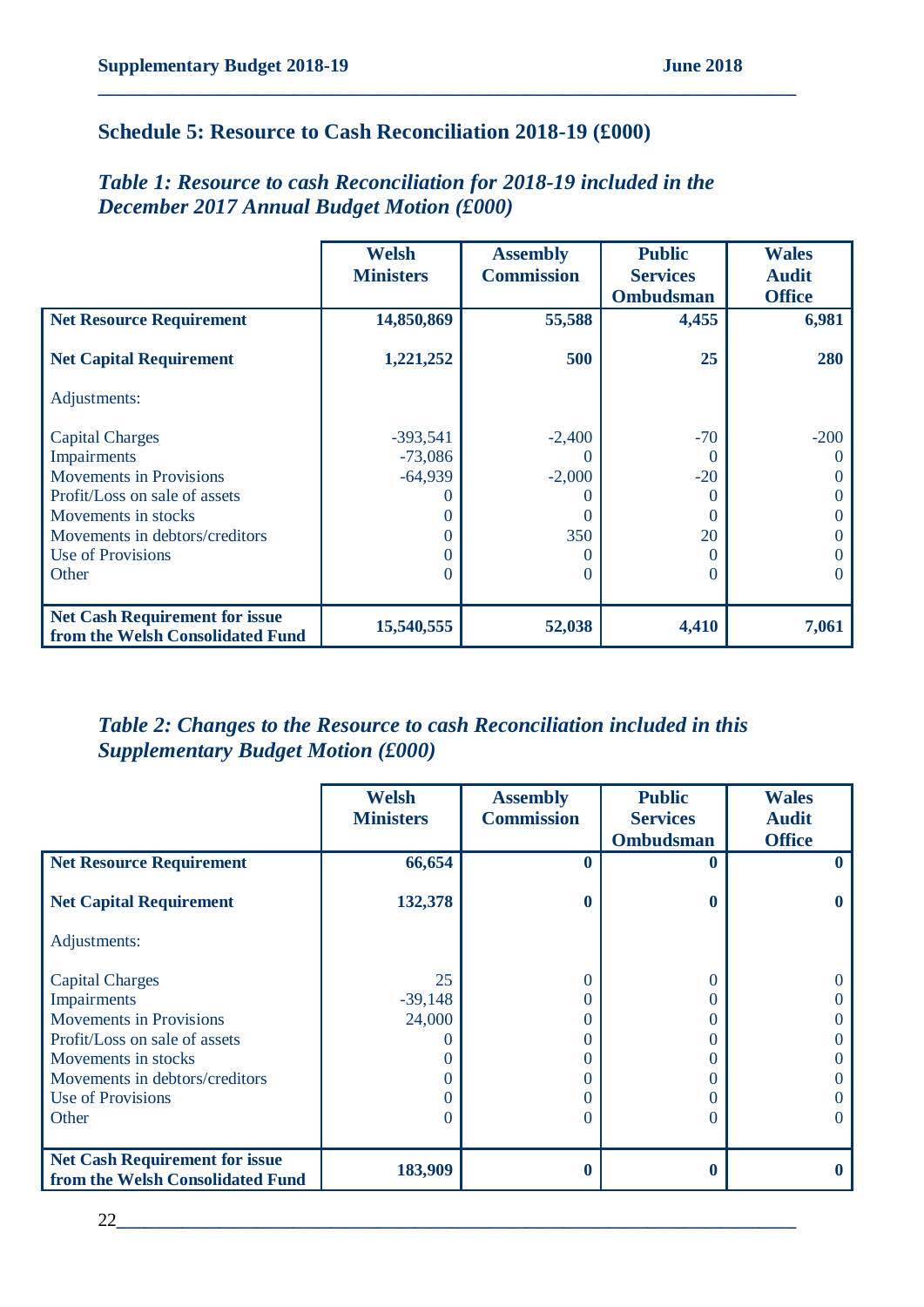|                                                                           | <b>Welsh</b>     | <b>Assembly</b>   | <b>Public</b>    | <b>Wales</b>  |
|---------------------------------------------------------------------------|------------------|-------------------|------------------|---------------|
|                                                                           | <b>Ministers</b> | <b>Commission</b> | <b>Services</b>  | <b>Audit</b>  |
|                                                                           |                  |                   | <b>Ombudsman</b> | <b>Office</b> |
| <b>Net Resource Requirement</b>                                           | 14,917,523       | 55,588            | 4,455            | 6,981         |
|                                                                           |                  |                   |                  |               |
| <b>Net Capital Requirement</b>                                            | 1,353,630        | 500               | 25               | 280           |
| Adjustments:                                                              |                  |                   |                  |               |
| <b>Capital Charges</b>                                                    | $-393,516$       | $-2,400$          | $-70$            | $-200$        |
| Impairments                                                               | $-112,234$       | $\theta$          | $\theta$         |               |
| <b>Movements in Provisions</b>                                            | $-40,939$        | $-2,000$          | $-20$            |               |
| Profit/Loss on sale of assets                                             |                  |                   |                  |               |
| Movements in stocks                                                       |                  | $\Omega$          | $\theta$         |               |
| Movements in debtors/creditors                                            |                  | 350               | 20               |               |
| <b>Use of Provisions</b>                                                  |                  |                   |                  |               |
| Other                                                                     |                  | $\Omega$          | $\theta$         |               |
|                                                                           |                  |                   |                  |               |
| <b>Net Cash Requirement for issue</b><br>from the Welsh Consolidated Fund | 15,724,464       | 52,038            | 4,410            | 7,061         |

## *Table 3: Resource to cash Reconciliation included in this Supplementary Budget Motion (£000)*

**\_\_\_\_\_\_\_\_\_\_\_\_\_\_\_\_\_\_\_\_\_\_\_\_\_\_\_\_\_\_\_\_\_\_\_\_\_\_\_\_\_\_\_\_\_\_\_\_\_\_\_\_\_\_\_\_\_\_\_\_\_\_\_\_\_\_\_\_\_\_\_\_\_\_\_**

#### **Notes:**

- 1. This table content and format complies with Section 125(1) (c) and 126(2) of the Act which states that for the purposes of authorising the motion there shall be a statement authorising 'the amount which may be paid out of the Welsh Consolidated Fund in the financial year to the relevant persons, or for use pursuant to a relevant enactment, for the purposes so specified'. Payments made out of the Welsh Consolidated Fund are made in cash; therefore this table shows the relevant cash requirements in support of the resources requested in support of Schedules 1 to 4 which state the relevant purposes for which resources may be used..
- 2. This table content and format also complies with Standing Order 20.28(v), which states that the budget motion must include reconciliation between the resources to be authorised under section 125(1) (a) and (b) of the Act and the amounts to be authorised for payment out of the Welsh Consolidated Fund under section 125(c) of the Act.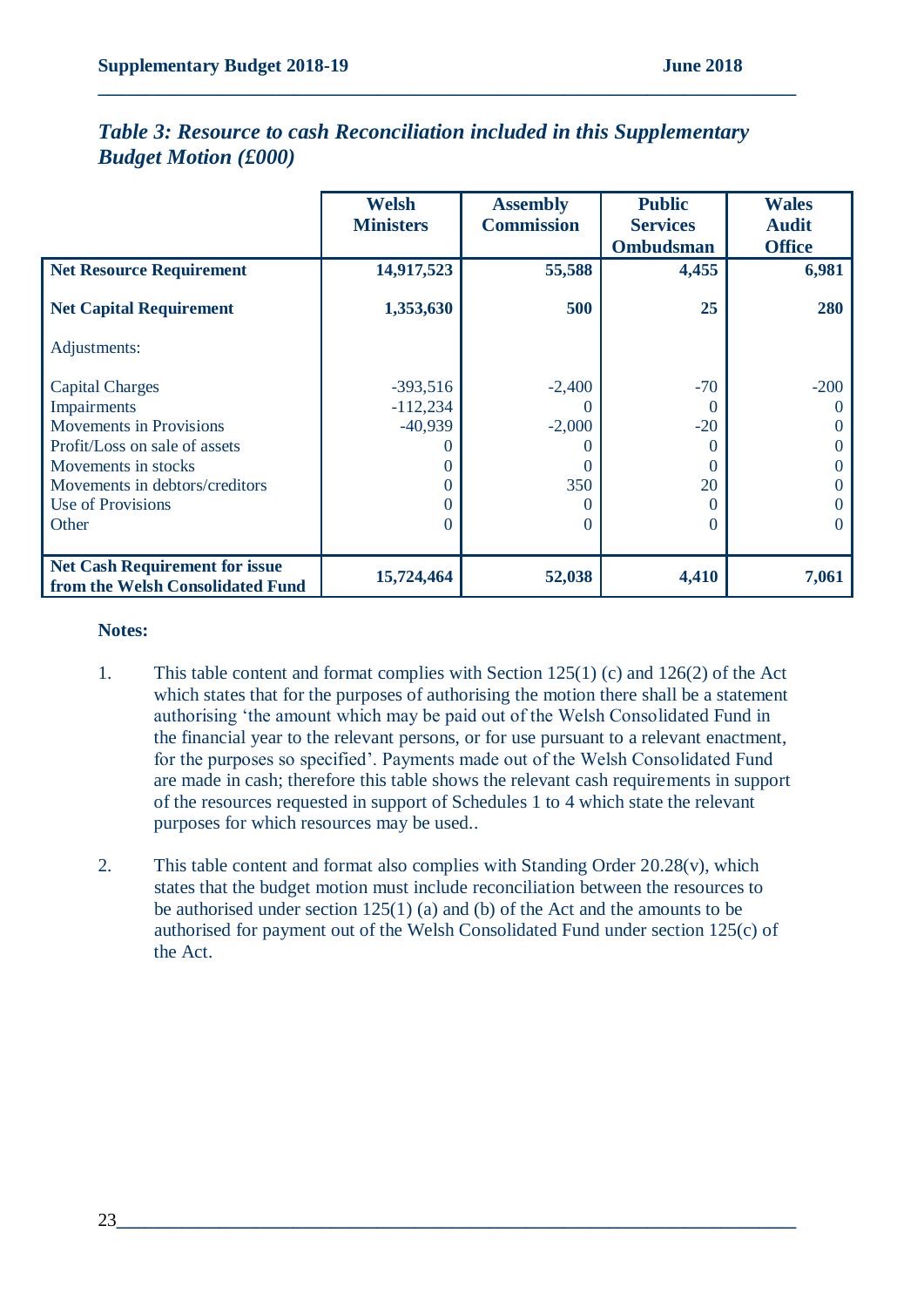# **Schedule 6: Reconciliation of resources requested in the budget motion to resources made available by the Treasury for the Welsh Block for 2018-19**

**\_\_\_\_\_\_\_\_\_\_\_\_\_\_\_\_\_\_\_\_\_\_\_\_\_\_\_\_\_\_\_\_\_\_\_\_\_\_\_\_\_\_\_\_\_\_\_\_\_\_\_\_\_\_\_\_\_\_\_\_\_\_\_\_\_\_\_\_\_\_\_\_\_\_\_**

# *Table 1: Reconciliation of Resources Requested in the December 2017 Annual Budget Motion to the resources made available by the Treasury for Wales (£000)*

|                                                                                       | 2018-19<br>(f000)             |                              |                               |                              |                      |
|---------------------------------------------------------------------------------------|-------------------------------|------------------------------|-------------------------------|------------------------------|----------------------|
|                                                                                       | <b>Resource</b><br><b>DEL</b> | <b>Capital</b><br><b>DEL</b> | <b>Resource</b><br><b>AME</b> | <b>Capital</b><br><b>AME</b> | <b>Total</b>         |
| Resources Requested in the Budget<br>Motion:                                          |                               |                              |                               |                              |                      |
| <b>Welsh Ministers</b>                                                                | 14,792,420                    | 562,813                      | 58,449                        | 658,439                      | 16,072,121           |
| <b>Assembly Commission</b>                                                            | 53,588                        | 500                          | 2,000                         | 0                            | 56,088               |
| Ombudsman                                                                             | 4,435                         | 25                           | 20                            | $\overline{0}$               | 4,480                |
| <b>Wales Audit Office</b>                                                             | 6,981                         | 280                          | $\Omega$                      | 0                            | 7,261                |
| <b>Total Resources Requested in the</b><br><b>Annual Budget Motion</b>                | 14,857,424                    | 563,618                      | 60,469                        | 658,439                      | 16,139,950           |
| Adjustments:                                                                          |                               |                              |                               |                              |                      |
| (i)<br><b>Resource Consumption of</b><br><b>WGSBs</b>                                 | 14,083                        | $\overline{0}$               | 5,413                         | $\overline{0}$               | 19,496               |
| <b>Grants</b><br>(ii)                                                                 | $-956,565$                    | 956,565                      | $\Omega$                      | $\mathbf{0}$                 | $\Omega$             |
| <b>Supported Borrowing</b><br>(iii)                                                   | $\Omega$                      | 88,800                       | $\Omega$                      | $\overline{0}$               | 88,800               |
| Direct Charges on the<br>(iv)                                                         | 2,719                         | $\Omega$                     | 1,050,000                     | $\Omega$                     | 1,052,719            |
| <b>Welsh Consolidated Fund</b><br>Other<br>(v)                                        | 14,807                        | $\mathbf{0}$                 | $\Omega$                      | $\overline{0}$               | 14,807               |
| <b>Welsh Ministers &amp; Direct Funded</b><br><b>Bodies Total Managed Expenditure</b> | 13,932,468                    | 1,608,983                    | 1,115,882                     | 658,439                      | 17,315,772           |
|                                                                                       |                               |                              |                               |                              |                      |
| <b>Wales Office</b>                                                                   | 4,650                         | 30                           | $\mathbf{0}$                  | 0                            | 4,680                |
| <b>Borrowing</b><br><b>Devolved Taxes</b>                                             | $\Omega$<br>$-275,384$        | $-125,000$<br>$\overline{0}$ | $\Omega$<br>275,384           | 125,000<br>0                 | $\theta$<br>$\Omega$ |
| <b>Unallocated Reserve</b>                                                            | 275,120                       | 416,711                      | $\Omega$                      | $\theta$                     | 691,831              |
|                                                                                       |                               |                              |                               |                              |                      |
| <b>Total Managed Expenditure (Block)</b>                                              | 13,936,854                    | 1,900,724                    | 1,391,266                     | 783,439                      | 18,012,283           |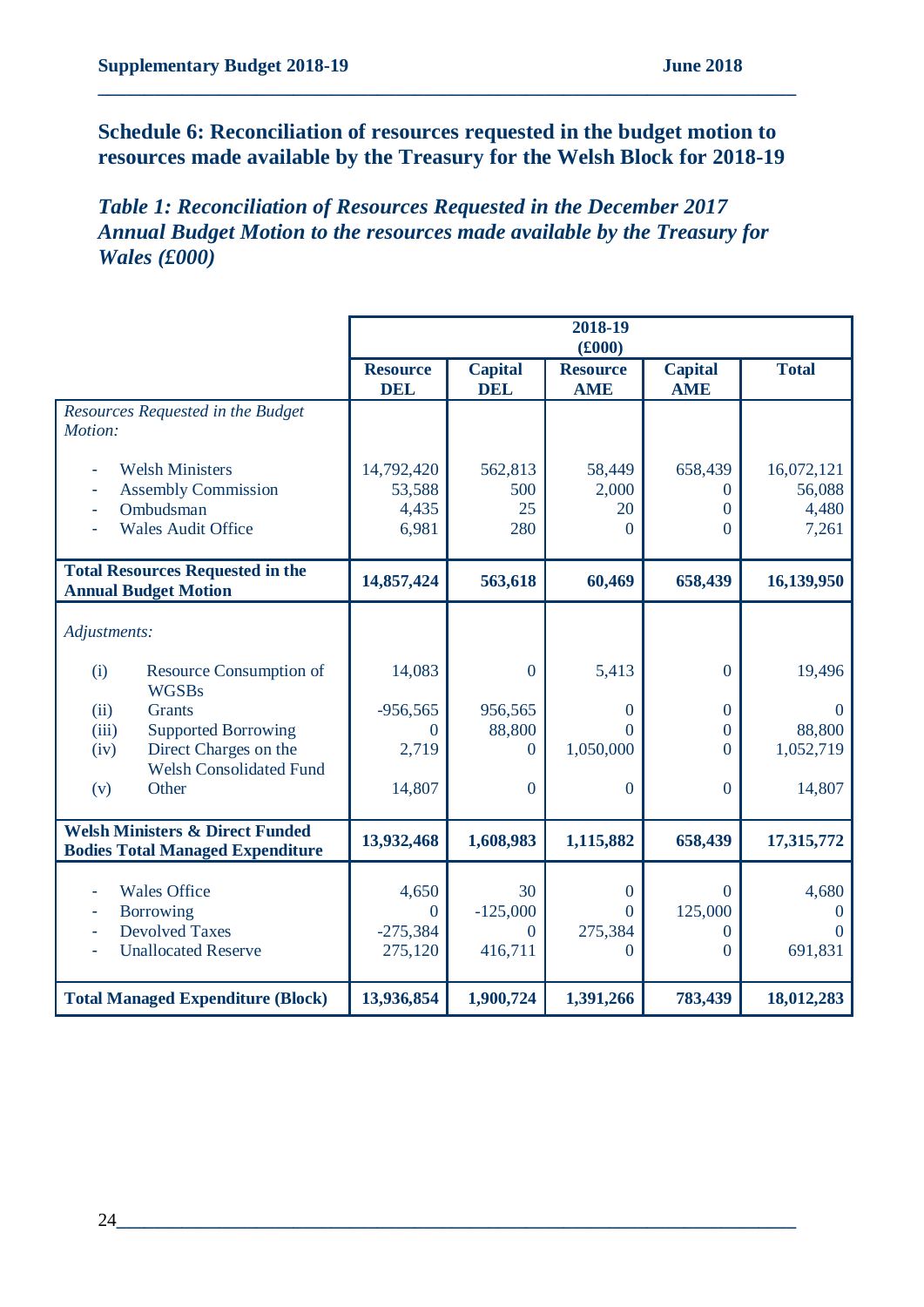# *Table 2: Changes to the Reconciliation of Resources Requested in the December 2017 Annual Budget Motion to the resources made available by the Treasury for Wales (£000)*

|                                                                                       |                               |                              | 2018-19<br>(f000)             |                              |                      |
|---------------------------------------------------------------------------------------|-------------------------------|------------------------------|-------------------------------|------------------------------|----------------------|
|                                                                                       | <b>Resource</b><br><b>DEL</b> | <b>Capital</b><br><b>DEL</b> | <b>Resource</b><br><b>AME</b> | <b>Capital</b><br><b>AME</b> | <b>Total</b>         |
| Resources Requested in the Budget<br>Motion:                                          |                               |                              |                               |                              |                      |
| <b>Welsh Ministers</b>                                                                | 54,757                        | 126,601                      | 11,897                        | 5,777                        | 199,032              |
| <b>Assembly Commission</b>                                                            | 0                             | 0                            | $\Omega$                      | $\Omega$                     | $\Omega$             |
| Ombudsman                                                                             | $\Omega$                      | 0                            | $\Omega$                      | $\Omega$                     | $\overline{0}$       |
| <b>Wales Audit Office</b>                                                             | $\theta$                      | $\Omega$                     | $\Omega$                      | $\Omega$                     | $\overline{0}$       |
| <b>Total Resources Requested in the</b><br><b>Supplementary Budget Motion</b>         | 54,757                        | 126,601                      | 11,897                        | 5,777                        | 199,032              |
| Adjustments:                                                                          |                               |                              |                               |                              |                      |
| (i)<br>Resource Consumption of<br><b>WGSBs</b>                                        | 25                            | $\boldsymbol{0}$             | $\mathbf{0}$                  | $\overline{0}$               | 25                   |
| <b>Grants</b><br>(ii)                                                                 | $-39,396$                     | 39,396                       | $\mathbf{0}$                  | $\Omega$                     | $\mathbf{0}$         |
| <b>Supported Borrowing</b><br>(iii)                                                   | 0                             | 0                            | $\Omega$                      | $\Omega$                     | $\Omega$             |
| Direct Charges on the<br>(iv)                                                         | $-345$                        | $\Omega$                     | $\Omega$                      | $\Omega$                     | $-345$               |
| <b>Welsh Consolidated Fund</b><br>Other<br>(v)                                        | $\mathbf{0}$                  | $\overline{0}$               | $\theta$                      | $\theta$                     | $\overline{0}$       |
| <b>Welsh Ministers &amp; Direct Funded</b><br><b>Bodies Total Managed Expenditure</b> | 15,041                        | 165,997                      | 11,897                        | 5,777                        | 198,712              |
|                                                                                       |                               |                              |                               |                              |                      |
| <b>Wales Office</b>                                                                   | $\theta$                      | $\overline{0}$               | $\mathbf{0}$                  | $\mathbf{0}$                 | $\theta$             |
| Borrowing<br><b>Devolved Taxes</b>                                                    | 0<br>$\Omega$                 | 0                            | $\bf{0}$                      | $\Omega$                     | $\theta$<br>$\Omega$ |
| <b>Unallocated Reserve</b>                                                            | $-7,322$                      | $\Omega$<br>$-163,236$       | $\mathbf{0}$<br>$\mathbf{0}$  | $\Omega$<br>$\overline{0}$   | $-170,558$           |
|                                                                                       |                               |                              |                               |                              |                      |
| <b>Total Managed Expenditure (Block)</b>                                              | 7,719                         | 2,761                        | 11,897                        | 5,777                        | 28,154               |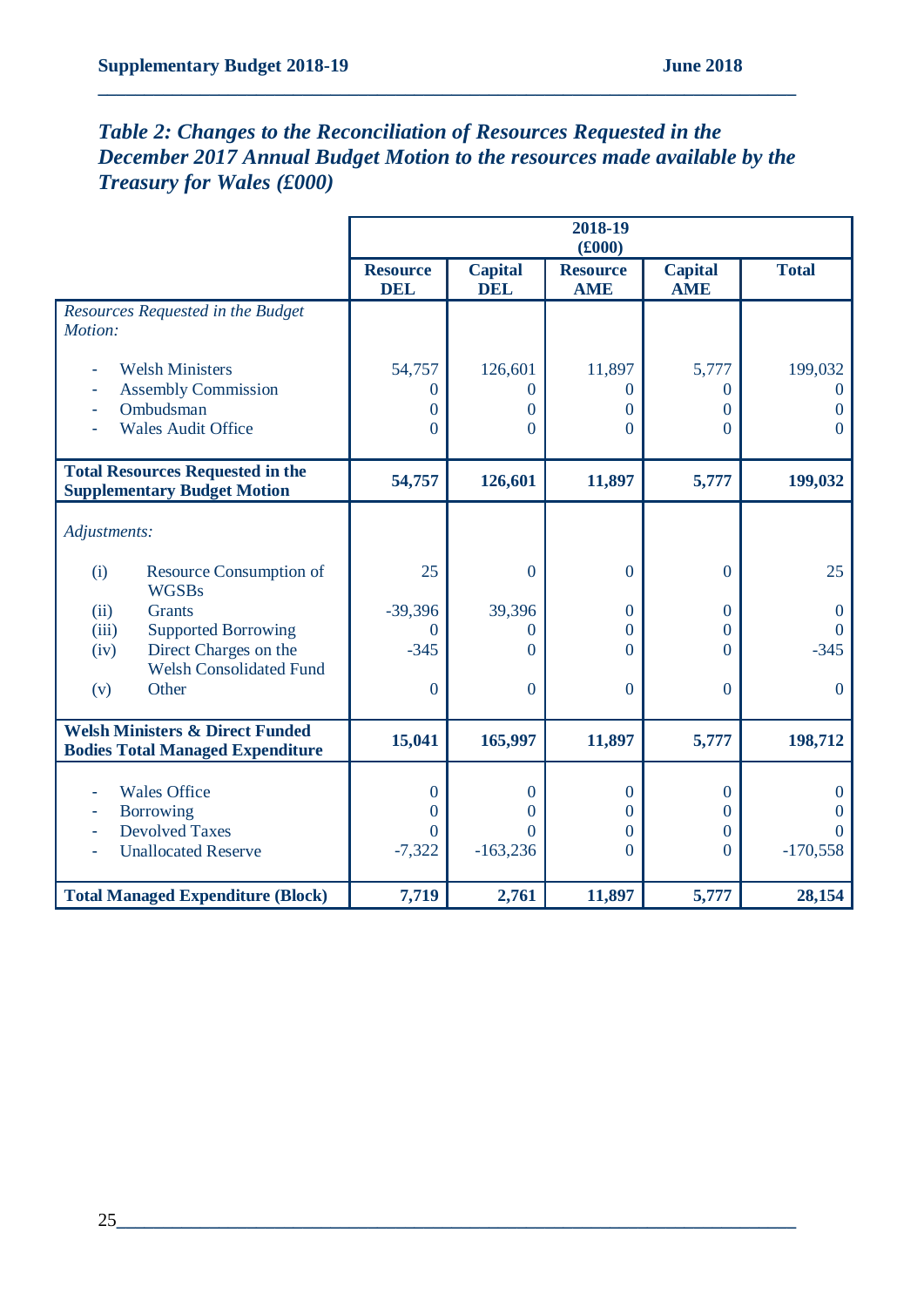# *Table 3: Reconciliation of Resources Requested in this Supplementary Budget*

**\_\_\_\_\_\_\_\_\_\_\_\_\_\_\_\_\_\_\_\_\_\_\_\_\_\_\_\_\_\_\_\_\_\_\_\_\_\_\_\_\_\_\_\_\_\_\_\_\_\_\_\_\_\_\_\_\_\_\_\_\_\_\_\_\_\_\_\_\_\_\_\_\_\_\_**

|                                                                                                |                                        |                              | 2018-19<br>(f000)             |                              |                                        |
|------------------------------------------------------------------------------------------------|----------------------------------------|------------------------------|-------------------------------|------------------------------|----------------------------------------|
|                                                                                                | <b>Resource</b><br><b>DEL</b>          | <b>Capital</b><br><b>DEL</b> | <b>Resource</b><br><b>AME</b> | <b>Capital</b><br><b>AME</b> | <b>Total</b>                           |
| Resources Requested in the Budget<br>Motion:                                                   |                                        |                              |                               |                              |                                        |
| <b>Welsh Ministers</b><br><b>Assembly Commission</b><br>Ombudsman<br><b>Wales Audit Office</b> | 14,847,177<br>53,588<br>4,435<br>6,981 | 689,414<br>500<br>25<br>280  | 70,346<br>2,000<br>20<br>0    | 664,216<br>0<br>0<br>0       | 16,271,153<br>56,088<br>4,480<br>7,261 |
| <b>Total Resources Requested in the</b><br><b>Supplementary Budget Motion</b>                  | 14,912,181                             | 690,219                      | 72,366                        | 664,216                      | 16,338,982                             |
| Adjustments:                                                                                   |                                        |                              |                               |                              |                                        |
| (i)<br><b>Resource Consumption of</b><br><b>WGSBs</b>                                          | 14,108                                 | $\mathbf{0}$                 | 5,413                         | $\overline{0}$               | 19,521                                 |
| (ii)<br><b>Grants</b>                                                                          | $-995,961$                             | 995,961                      | 0                             | $\overline{0}$               | $\theta$                               |
| <b>Supported Borrowing</b><br>(iii)                                                            | $\theta$                               | 88,800                       | $\Omega$                      | 0                            | 88,800                                 |
| Direct Charges on the<br>(iv)                                                                  | 2,374                                  | $\Omega$                     | 1,050,000                     | $\Omega$                     | 1,052,374                              |
| <b>Welsh Consolidated Fund</b><br>Other<br>(v)                                                 | 14,807                                 | $\mathbf{0}$                 | $\overline{0}$                | $\overline{0}$               | 14,807                                 |
| <b>Welsh Ministers &amp; Direct Funded</b><br><b>Bodies Total Managed Expenditure</b>          | 13,947,509                             | 1,774,980                    | 1,127,779                     | 664,216                      | 17,514,484                             |
|                                                                                                |                                        |                              |                               |                              |                                        |
| <b>Wales Office</b><br><b>Borrowing</b>                                                        | 4,650<br>$\overline{0}$                | 30<br>$-125,000$             | $\overline{0}$<br>$\Omega$    | $\overline{0}$<br>125,000    | 4,680<br>$\theta$                      |
| <b>Devolved Taxes</b>                                                                          | $-275,384$                             | $\overline{0}$               | 275,384                       | 0                            | $\Omega$                               |
| <b>Unallocated Reserve</b>                                                                     | 267,798                                | 253,475                      | $\overline{0}$                | 0                            | 521,273                                |
| <b>Total Managed Expenditure (Block)</b>                                                       | 13,944,573                             | 1,903,485                    | 1,403,163                     | 789,216                      | 18,040,437                             |

#### **Notes:**

- 1. The total resource requirement for the Welsh Government is equivalent to the total of the allocations included in the Ambits of Schedule 1.
- 2. Standing Order 20.28(ii) states that the annual budget motion should include the resources agreed by the Treasury for the Welsh block budget for the financial year covered by the motion. Schedule 6 satisfies this requirement.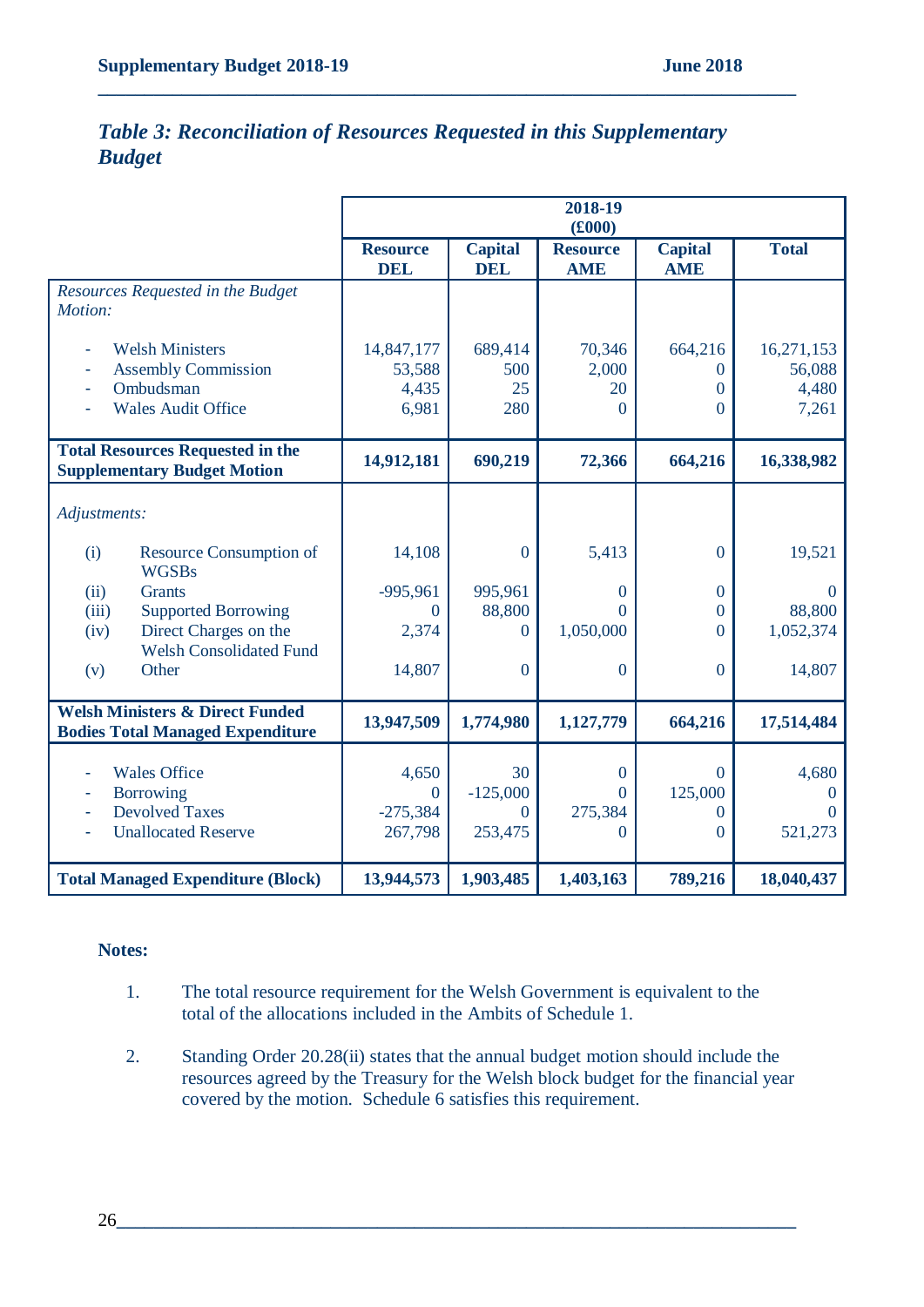3. Standing Order 20.28(iii) states that the annual budget motion must include a reconciliation between the resources allocated to the Welsh block budget by the Treasury and the resources to be authorised for use in the budget motion. Schedule 6 satisfies this requirement.

**\_\_\_\_\_\_\_\_\_\_\_\_\_\_\_\_\_\_\_\_\_\_\_\_\_\_\_\_\_\_\_\_\_\_\_\_\_\_\_\_\_\_\_\_\_\_\_\_\_\_\_\_\_\_\_\_\_\_\_\_\_\_\_\_\_\_\_\_\_\_\_\_\_\_\_**

- 4. The schedules above show variations authorised for the financial year under S126 of the Act and SO20.31.
- 5. Direct charges on the Welsh Consolidated Fund are:

| <b>Item</b>                                                                                     | 2018-19<br>£000 |
|-------------------------------------------------------------------------------------------------|-----------------|
| Payments to the National Loans Fund - Interest Note                                             | 1,625           |
| Salaries and related pension costs of the Presiding Officer and<br>the Deputy Presiding Officer | 264             |
| Salaries and related pension costs of the Ombudsman                                             | 201             |
| Salaries and related pension costs of the Auditor General                                       | 235             |
| Salaries and related pension costs of the Chair of the Wales<br><b>Audit Office</b>             | 29              |
| Salaries and related pension costs of the Commissioner for<br><b>Standards</b>                  | 20              |
| <b>Redistributable National Non Domestic Rates</b>                                              | 1,050,000       |
| <b>Total</b>                                                                                    | 1,052,374       |

#### Note:

An additional £120,000 is estimated to be directly charged to the Welsh Consolidated Fund in respect of the principal repayment of borrowing to the National Loans Fund. This payment is outside Total Managed Expenditure.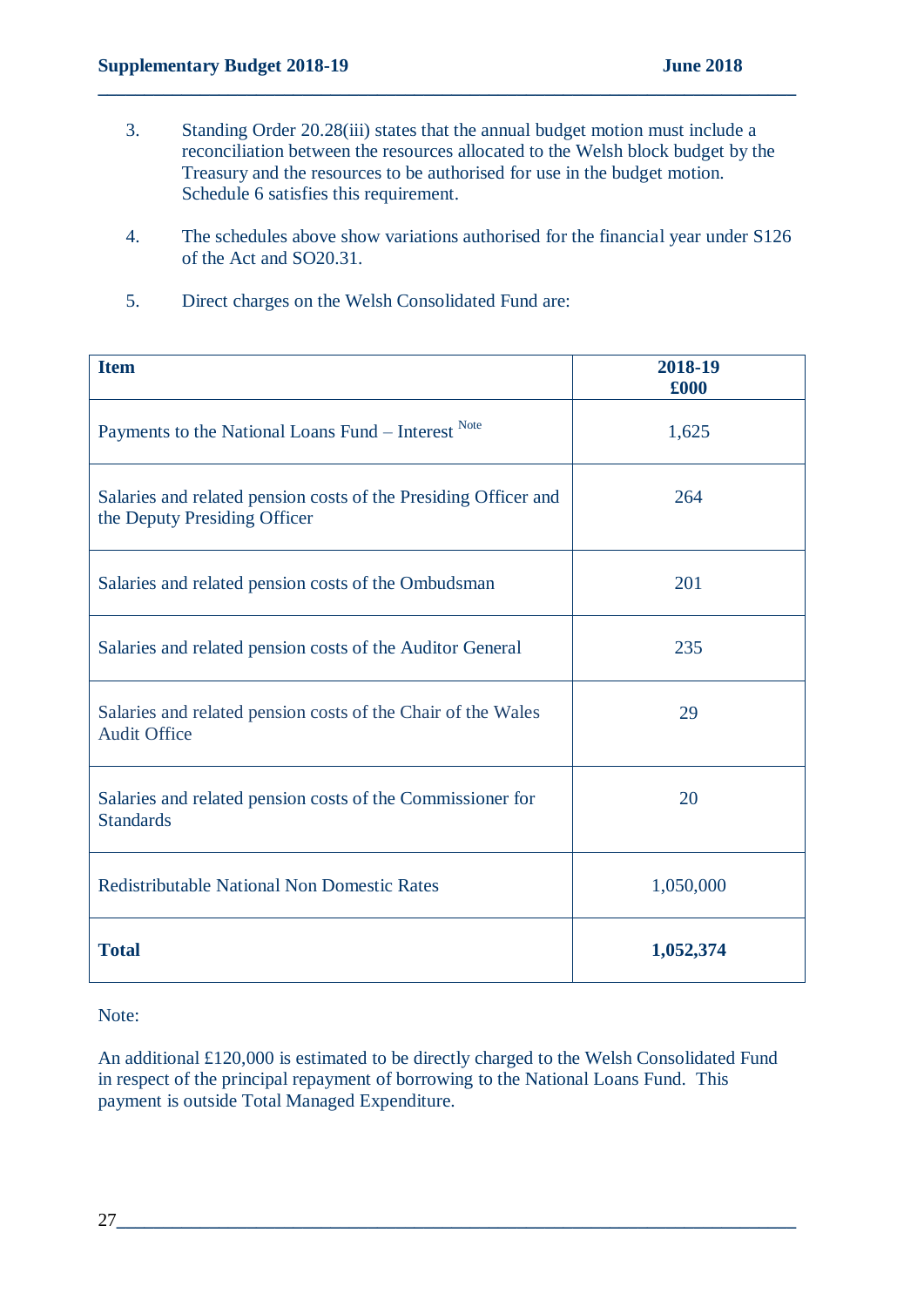#### **Schedule 7: Reconciliation of cash inflows to the Welsh Consolidated Fund to the cash issues to be requested in the budget motion (£000)**

**\_\_\_\_\_\_\_\_\_\_\_\_\_\_\_\_\_\_\_\_\_\_\_\_\_\_\_\_\_\_\_\_\_\_\_\_\_\_\_\_\_\_\_\_\_\_\_\_\_\_\_\_\_\_\_\_\_\_\_\_\_\_\_\_\_\_\_\_\_\_\_\_\_\_\_**

|                                                                                                                                                  | <b>Previous</b><br><b>Provision</b><br>2018-19 | <b>Changes</b>                | <b>Revised</b><br><b>Provision</b><br>2018-19 |
|--------------------------------------------------------------------------------------------------------------------------------------------------|------------------------------------------------|-------------------------------|-----------------------------------------------|
| <b>Estimated net amounts payable to Welsh Ministers:</b>                                                                                         |                                                |                               |                                               |
| Grant payable by the Secretary of State to the Welsh<br>Consolidated Fund under Section 118 (1)                                                  | 14,596,498                                     | 12,510                        | 14,609,008                                    |
| Funds borrowed from the National Loans Fund and<br>commercial banks under Section 121                                                            | 125,000                                        | $\overline{0}$                | 125,000                                       |
| Payments from Other Government Departments                                                                                                       | 1,163,325                                      | $\overline{0}$                | 1,163,325                                     |
| Payments from other sources                                                                                                                      | 2,479,567                                      | 17,589                        | 2,497,156                                     |
| Less amounts authorised to be retained by Welsh Ministers and<br><b>Direct Funded Bodies</b>                                                     | $-1,153,567$                                   | $-17,589$                     | $-1,171,156$                                  |
| <b>Estimated amounts payable to Welsh Consolidated Fund</b>                                                                                      | 17,210,823                                     | 12,510                        | 17,223,333                                    |
| Distributed as follows:<br><b>Welsh Ministers</b><br><b>Assembly Commission</b><br>۰<br>Ombudsman<br>$\blacksquare$<br><b>Wales Audit Office</b> | 15,540,555<br>52,038<br>4,410<br>7,061         | 183,909<br>$\theta$<br>0<br>0 | 15,724,464<br>52,038<br>4,410<br>7,061        |
| <b>Cash Released from the Welsh Consolidated Fund in the</b><br><b>Motion</b>                                                                    | 15,604,064                                     | 183,909                       | 15,787,973                                    |
| Direct Charges on the Welsh Consolidated Fund                                                                                                    | 1,053,335                                      | $-841$                        | 1,052,494                                     |
| <b>Unallocated Funds</b>                                                                                                                         | 553,424                                        | $-170,558$                    | 382,866                                       |
| <b>Total Estimated Payments</b>                                                                                                                  | 17,210,823                                     | 12,510                        | 17,223,333                                    |

#### **Notes:**

- 1. Section 125(3) of the Act states that the annual budget motion must be accompanied by a written statement made by Ministers showing:
	- i. the total amount of the payments which they estimate will be made for the financial year under Section 118(1);
	- ii. the total amount of the payments which they estimate will be made to the Welsh Ministers, the First Minister or the Counsel General for the financial year by Ministers of the Crown and government departments; and